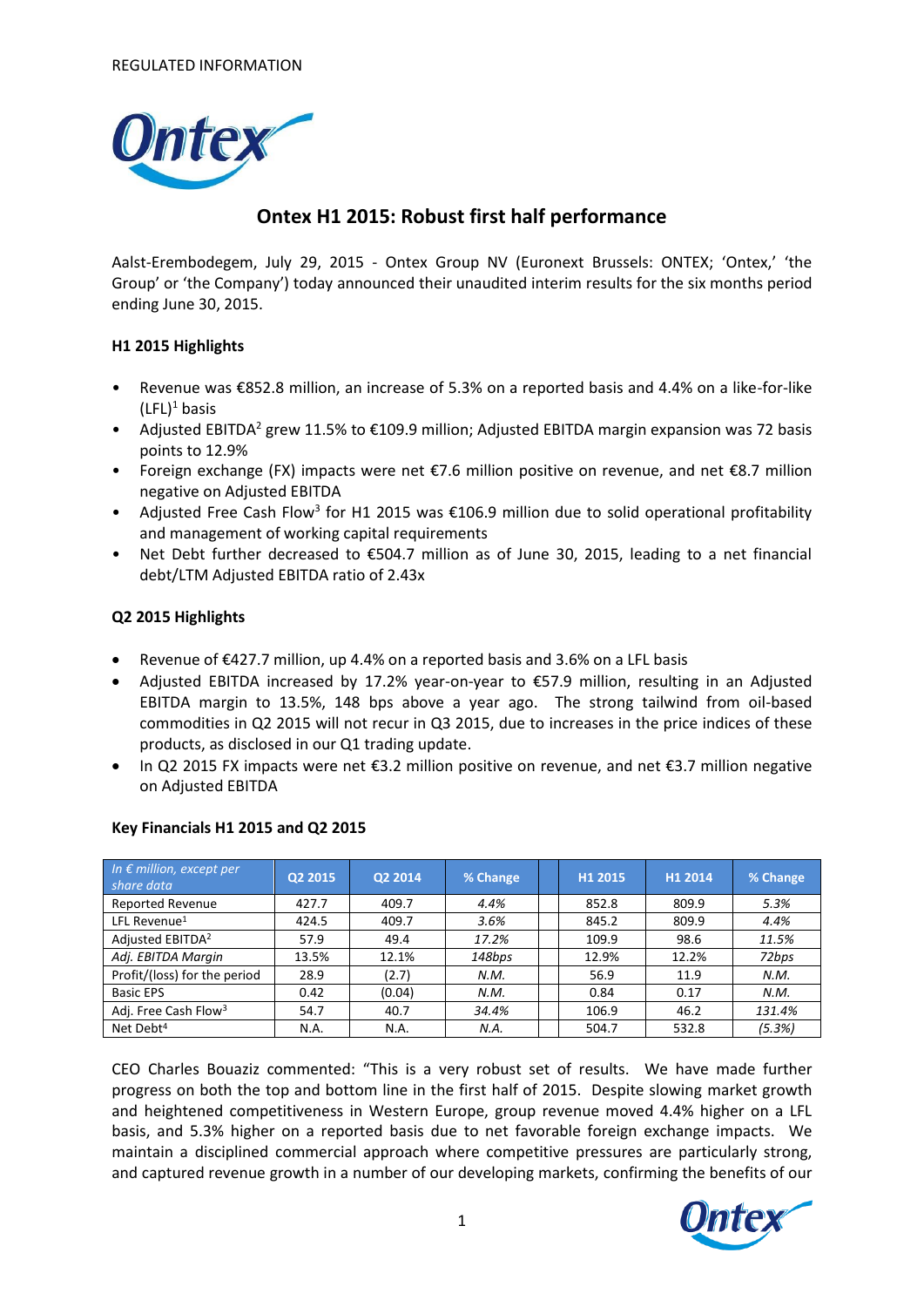REGULATED INFORMATION

balanced portfolio. In a more volatile FX and commodities environment, our commitment remains to grow profitably, including a relentless pursuit of efficiencies which will support continued moderate margin expansion for the full year 2015. The benefits of our refinancing are now coming through, driving strong net profit growth. And finally, our net debt position improved further, demonstrating financial discipline."

- *1 LFL is defined as at constant currency excluding change in perimeter of consolidation or M&A*
- *2 Adjusted EBITDA is a non-IFRS measure, defined as EBITDA plus non-recurring expenses and revenues excluding non-recurring depreciation and amortization and has consistently been applied throughout reporting periods. EBITDA is a non-IFRS measure, defined as earnings before net finance cost, income taxes, depreciation and amortization. For further detail refer to Annex A, page 12.*
- *3 Adjusted Free Cash Flow calculated as Adjusted EBITDA less capex, change in working capital and cash taxes paid.*
- *4 For definition and further detail of Net Debt, refer to Annex A, page 25*

### **Market Dynamics**

For the first half of 2015, the Western European markets have grown at a slower rate, and price competition remains intense in both retail and institutional channels. Our developing markets continued to grow, with increasing volumes, as well as higher prices implemented to offset the impact of devaluating currencies. Retailer brands in our categories continued to outgrow markets in both Western and Eastern Europe.

Changes in foreign currencies had a net positive impact on revenue, and net negative impact on Adjusted EBITDA in H1 2015. The largest positive impacts related to the British Pound and Turkish Lira (Lira only for revenue), while in particular the Russian Rouble had a negative impact. The incremental negative impact on Adjusted EBITDA was attributable to the US Dollar strengthening against the Euro, as 15% to 20% of our raw materials relate to fluff pulp purchased in USD.

For the first half of 2015, overall costs of our major raw materials were lower than a year ago, as lower oil-based materials were partly offset by higher fluff pulp. The main driver was lower oilbased commodities only in the second quarter, while fluff pulp costs remained near record high levels in US Dollars throughout the first half. However, as communicated at the Q1 2015 results, indices for oil-based commodities started rising already in March, and have continued to increase further, despite much lower crude oil pricing.

For Adjusted EBITDA, based upon published indices, the impact from commodities will be broadly neutral in Q3 2015 year on year. At current rates, foreign exchange will continue to be a headwind.

### **Overview of Ontex Performance in H1 2015**

Ontex recorded a very solid first half with revenue of €852.8 million, up 4.4% LFL and 5.3% on a reported basis, due to a net favorable impact of currencies. Growth of 3.6% LFL in Q2 2015 reflected the anticipated rebalancing of growth between Q1 and Q2. All four Divisions and three product categories generated more revenue in H1 2015 on a LFL basis than the same period a year ago. In a more challenging environment in Mature Market Retail and Healthcare, we have continued to grow ahead of the markets in which we operate. This is being supported by good growth in our developing markets, with MENA and Growth Markets combined revenue 19% above last year on a LFL basis.

Continued top line growth and further efficiency gains, together with oil-based commodity tailwinds in Q2 drove Adjusted EBITDA up 11.5% to €109.9 million, in spite of a negative FX impact of nearly

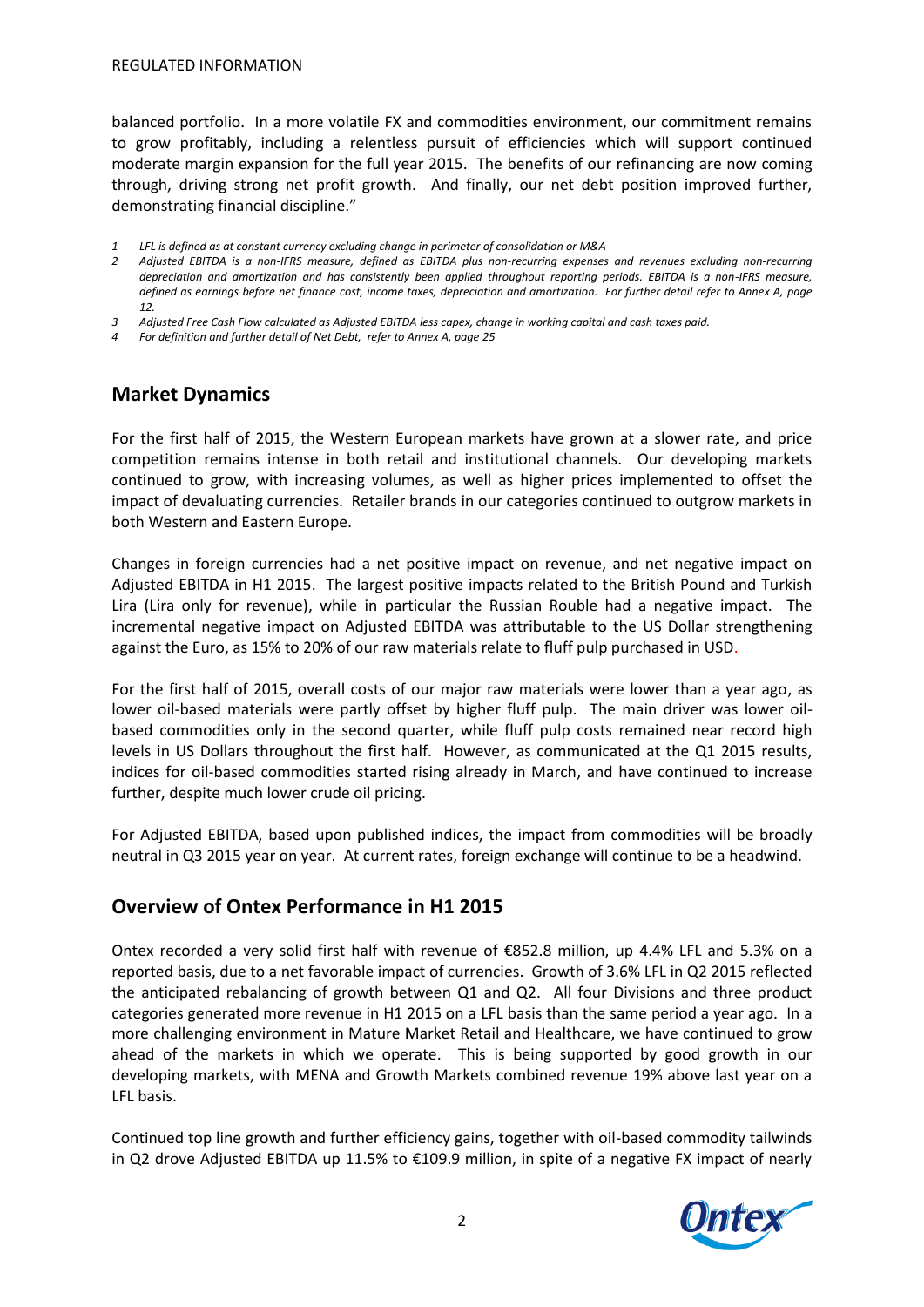€9 million. Adjusted EBITDA margin was 12.9% for H1 2015, up 72 bps compared to the same period last year.

|                       | <b>Second Quarter</b> |                      |                             |                        | <b>Six Months</b> |                      |                  |             |
|-----------------------|-----------------------|----------------------|-----------------------------|------------------------|-------------------|----------------------|------------------|-------------|
| in $\epsilon$ million | Q2 2015               | Q2 2014 <sup>1</sup> | $%$ $\Delta$ as<br>reported | $%$ $\Delta$ at<br>LFL | H1 2015           | H1 2014 <sup>1</sup> | %∆as<br>reported | %∆at<br>LFL |
| <b>Ontex Reported</b> | 427.7                 | 409.7                | 4.4%                        | 3.6%                   | 852.8             | 809.9                | 5.3%             | 4.4%        |
| <b>Revenue</b>        |                       |                      |                             |                        |                   |                      |                  |             |
| Mature Market Retail  | 232.4                 | 229.0                | 1.5%                        | $(1.0\%)$              | 460.8             | 445.9                | 3.4%             | 1.0%        |
| <b>Growth Markets</b> | 42.4                  | 31.5                 | 34.6%                       | 49.2%                  | 73.7              | 59.5                 | 23.8%            | 42.8%       |
| Healthcare            | 106.9                 | 105.0                | 1.8%                        | 0.2%                   | 215.3             | 210.5                | 2.3%             | 0.7%        |
| <b>MENA</b>           | 46.0                  | 44.2                 | 4.1%                        | 2.9%                   | 103.0             | 94.0                 | 9.5%             | 4.2%        |

## **Operational Review: Divisions**

*1 As previously disclosed in the FY 2014 report, following a review of the Group's customers and countries, a slight modification to the 4 Divisions has been made for which revenue is reported, effective January 1, 2015. A limited amount of activities which represent in aggregate less than 2% of Group revenue have been re-assigned to the Growth Markets Division from Mature Market Retail, Middle East Africa (MEA) which becomes Middle East North Africa (MENA), and Healthcare. Prior year information has been restated as a basis for comparison in future reporting. Refer to the FY 2014 report for further details.* 

#### **Mature Market Retail**

The Mature Market Retail Division delivered LFL growth of 1.0% in H1 2015 (+3.4% on a reported basis, mainly due to the British Pound) in challenging market conditions, and against a strong comparable result in the same period last year. H1 revenue grew in spite of slower market growth and an intensified competitive environment. We have remained disciplined and focused on sustainable, profitable growth, accepting that this can have an unfavourable impact on gains and losses in the short term. First half 2015 revenue was higher year on year in Australia, Poland and Southern Europe, while the UK and Germany were lower.

#### **Growth Markets**

H1 revenue in the Growth Markets Division was up 42.8% on a LFL basis (+23.8% reported due to a negative FX impact, primarily the Russian Rouble). Volumes continued to grow in Russia, in particular for the small but growing retailer brand category, which provides an attractive alternative to consumers, leading to solid LFL growth in H1. Also in Russia, in addition to higher volumes, industry- wide prices have risen to compensate for a negative FX impact, further driving LFL revenue. Elsewhere in the Division, Central Eastern Europe also continued to capture volume-led growth.

#### **Healthcare**

Healthcare Divisional revenue rose 0.7% on a LFL basis in H1 2015 (reported +2.3% due to a positive impact of the British Pound). H1 2015 revenue increased in Italy on the back of continued growth in home delivery, which also continued to develop positively in the UK, while France and Benelux also grew. In Germany, revenue declined, entirely due to some scaled down contracts as disclosed in previous quarters.

#### **MENA**

Middle East North Africa Divisional revenue was up 4.2% in H1 2015 on a LFL basis, and 9.5% higher as reported due to a positive FX impact, mainly due to the Turkish Lira. The main drivers of higher LFL in the Division were growth of our branded sales in Turkey, in particular in adult incontinence, as well as in Pakistan, where we continue to build our position. At the same time, in some of our markets in North Africa, we are working to improve our distribution network to address a heightened competitive environment and reduced market liquidity.

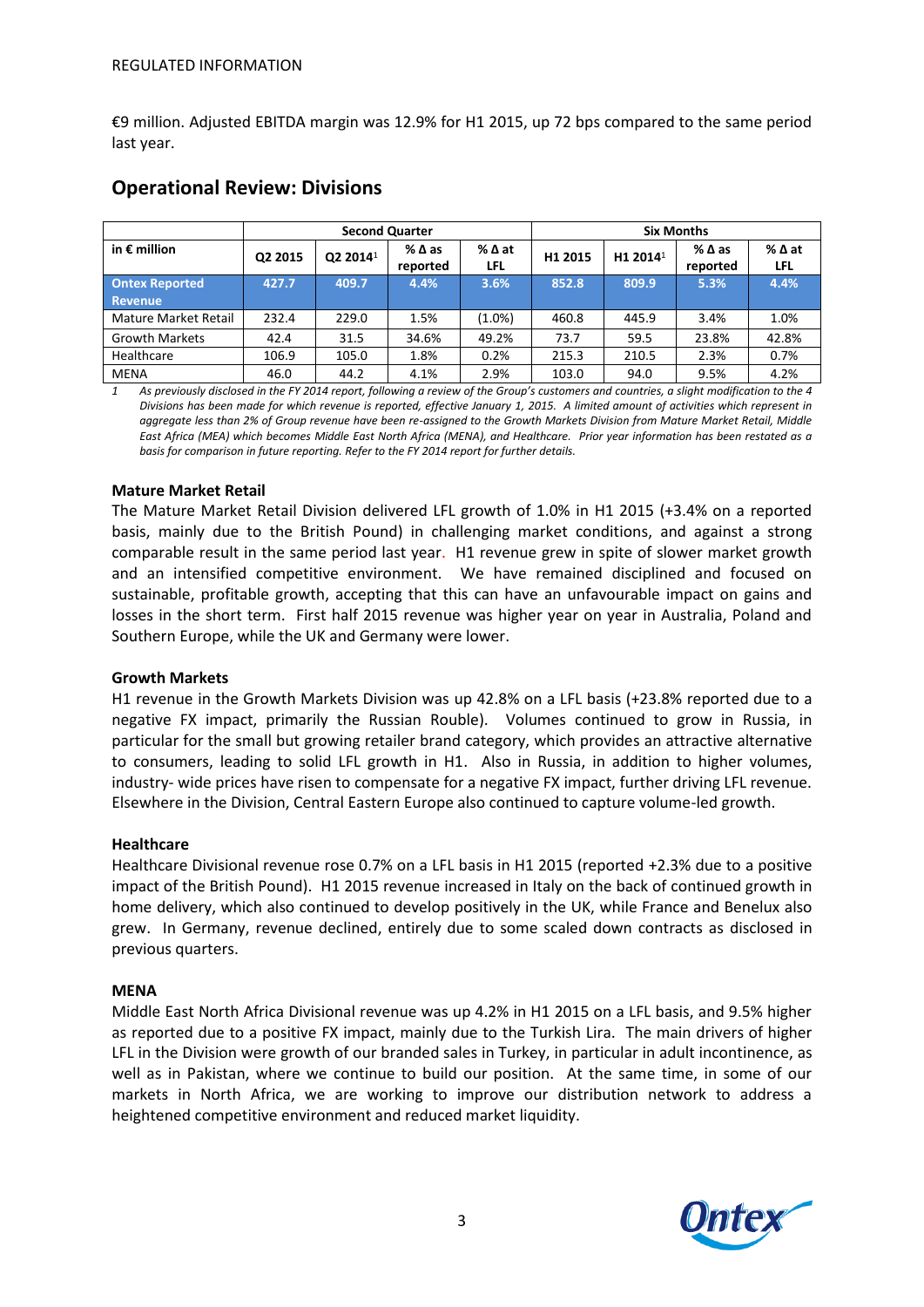|                                               | <b>Second Quarter</b> |         |                  | <b>Six Months</b>             |                     |                     |                             |                               |
|-----------------------------------------------|-----------------------|---------|------------------|-------------------------------|---------------------|---------------------|-----------------------------|-------------------------------|
| in $\epsilon$ million                         | Q2 2015               | Q2 2014 | %∆as<br>reported | $%$ $\Delta$ at<br><b>LFL</b> | H <sub>1</sub> 2015 | H <sub>1</sub> 2014 | $%$ $\Delta$ as<br>reported | $%$ $\Delta$ at<br><b>LFL</b> |
| <b>Ontex Reported</b><br>Revenue <sup>1</sup> | 427.7                 | 409.7   | 4.4%             | 3.6%                          | 852.8               | 809.9               | 5.3%                        | 4.4%                          |
| Babycare                                      | 230.0                 | 218.6   | 5.2%             | 4.3%                          | 456.5               | 428.8               | 6.5%                        | 5.2%                          |
| Femcare                                       | 50.8                  | 50.7    | 0.2%             | $(1.0\%)$                     | 101.6               | 100.1               | 1.5%                        | 0.5%                          |
| Adult Inco                                    | 140.1                 | 134.1   | 4.5%             | 4.0%                          | 282.4               | 269.0               | 5.0%                        | 4.5%                          |

### **Operational Review: Categories**

1 Includes €6.8 million in Q2 2015; €12.3 million in H1 2015; €6.3 million in Q2 2014; €12.0 million H1 2014 from Other category

#### **Babycare**

H1 2015 Babycare category revenue was up 5.2% LFL (+6.5% reported) on top of an exceptionally high comparable period (+11.4% LFL) a year ago, due to the exit of a competitor. This continued growth was achieved with retailer brands in both developed and developing markets, as well as with Ontex brands in developing markets.

#### **Femcare**

Revenue for the Femcare category rose 0.5% on a LFL basis (+1.5% reported) in the first six months of 2015, growing in line with Western European retailer brands market performance where most of our sales are generated.

#### **Adult Inco**

Adult Inco revenue grew 4.5% LFL (reported +5.0%) for H1 2015, with revenue of pull-ups continuing to perform well. Growth was again recorded in institutional channels, as well as in retail where revenue was 14% higher on a LFL basis than a year ago.

|                                         | <b>Second Quarter</b> |         |                  |             |                     | <b>Six Months</b> |                  |                               |
|-----------------------------------------|-----------------------|---------|------------------|-------------|---------------------|-------------------|------------------|-------------------------------|
| in $\epsilon$ million                   | Q2 2015               | Q2 2014 | %∆as<br>reported | %∆at<br>LFL | H <sub>1</sub> 2015 | H1 2014           | %∆as<br>reported | $%$ $\Delta$ at<br><b>LFL</b> |
| <b>Ontex Reported</b><br><b>Revenue</b> | 427.7                 | 409.7   | 4.4%             | 3.6%        | 852.8               | 809.9             | 5.3%             | 4.4%                          |
| Western Europe                          | 279.5                 | 282.2   | $(1.0\%)$        | (3.1%)      | 559.6               | 559.2             | 0.1%             | $(2.0\%)$                     |
| Eastern Europe                          | 72.6                  | 55.1    | 31.8%            | 39.6%       | 133.4               | 102.7             | 29.9%            | 40.8%                         |
| <b>ROW</b>                              | 75.6                  | 72.4    | 4.4%             | 2.5%        | 159.8               | 148.0             | 8.0%             | 3.3%                          |

### **Operational Review: Geographies**

Revenue for Eastern Europe and ROW together represented 34% of total Ontex revenue in H1 2015, up from 31% in the first half of last year.

### **OUTLOOK**

We remain committed to delivering sustainable, profitable growth. While the growth in our key developed markets is slower than last year and overall at the low end of the range of 3% to 4%, we continue to aim to outperform by helping retailers grow their brands and increasing Ontex brand share. Accessing faster growth in our developing markets allows us to maintain commercial discipline in competitive developed markets. Given the outlook for commodities and foreign exchange for the rest of 2015, for full year 2015 Adjusted EBITDA growth we confirm our full year aim to deliver about 30bps of Adjusted EBITDA margin expansion.

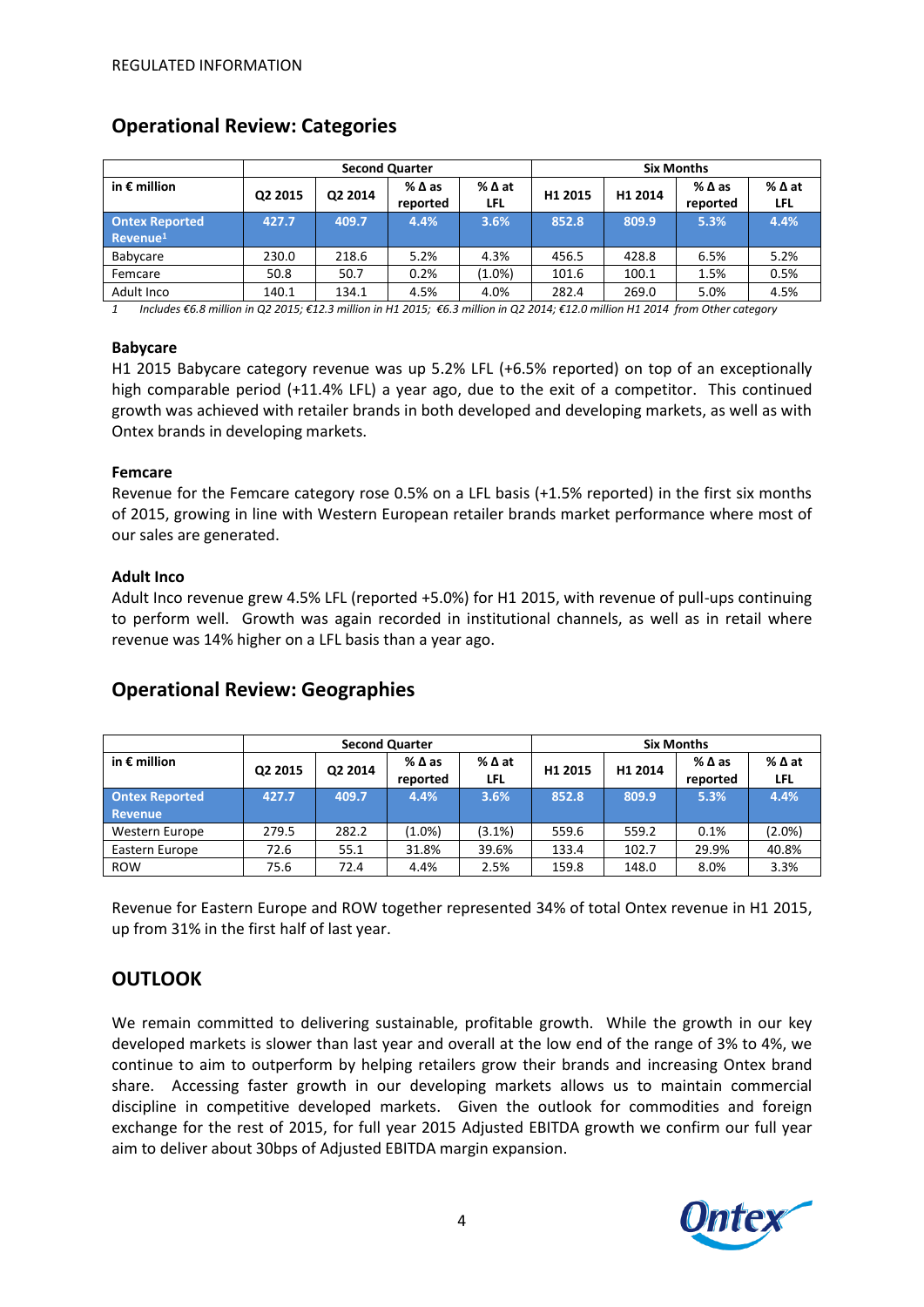### **FINANCIAL REVIEW**

#### **Selected P&L Financial Information**

|                                    | <b>Six Months</b> |         |         |  |  |
|------------------------------------|-------------------|---------|---------|--|--|
| in $\epsilon$ million              | H1 2015           | H1 2014 | % Δ     |  |  |
| <b>Ontex Reported Revenue</b>      | 852.8             | 809.9   | 5.3%    |  |  |
| Cost of sales                      | (612.8)           | (587.6) | 4.3%    |  |  |
| Gross margin                       | 240.0             | 222.3   | 8.0%    |  |  |
| Operating expenses                 | (146.4)           | (139.7) | 4.8%    |  |  |
| Non-recurring revenue and expenses | (2.3)             | (22.0)  | N.M.    |  |  |
| Operating profit                   | 91.3              | 60.6    | 50.7%   |  |  |
| Net finance cost                   | (17.4)            | (39.1)  | (55.5%) |  |  |
| Income tax expense                 | (17.0)            | (9.6)   | 77.1%   |  |  |
| Profit/loss for the period         | 56.9              | 11.9    | N.M.    |  |  |
| <b>Basic EPS</b>                   | 0.84              | 0.17    | N.M.    |  |  |
| <b>Adiusted EBITDA</b>             | 109.9             | 98.6    | 11.5%   |  |  |

#### **Selected Liquidity Financial Information**

|                                                                     | <b>Six Months</b> |         |         |  |  |
|---------------------------------------------------------------------|-------------------|---------|---------|--|--|
| in $\epsilon$ million                                               | H1 2015           | H1 2014 | % Δ     |  |  |
| Adjusted Free Cash Flow (post tax)                                  | 106.9             | 46.2    | 131.4%  |  |  |
| - Of which change in WC                                             | 19.0              | (29.6)  | N.M.    |  |  |
| - Of which Capex                                                    | (15.3)            | (18.7)  | (18.2%) |  |  |
|                                                                     |                   |         |         |  |  |
| Net debt                                                            | 504.7             | 532.8   | (5.3%)  |  |  |
| Available liquidity (cash and cash<br>equivalents plus undrawn RCF) | 216.4             | 453.4   | (52.3%) |  |  |

#### **Gross Margin**

H1 2015 gross margin was €240.0 million, an 8.0% increase compared to H1 2014 in spite of a negative foreign exchange impact, mainly related to raw material purchases in US Dollars. As a percentage of sales, H1 2015 gross margin expanded to 28.1%, 69 basis points higher than last year. The main driver of this growth was an ongoing focus on capturing efficiencies and a strong tailwind from oil-based commodities in the second quarter.

#### **Adjusted EBITDA**

*Adjusted EBITDA is a non-IFRS measure, defined as EBITDA plus non-recurring expenses and revenues excluding non-recurring depreciation and amortization. EBITDA is also a non-IFRS measure, defined as earnings before net finance cost, income taxes, depreciation and amortization.*

H1 2015 Adjusted EBITDA rose by 11.5% to €109.9 million, and by 17.2% to €57.9 million in Q2. This growth is mainly attributable to an increase in gross margins detailed above. We continued to invest strongly in sales and marketing, as well as in support functions.

#### **Foreign Exchange**

The impact of foreign exchange on revenue for H1 2015 was a positive €7.6 million. Positive effects were mainly due to the British Pound and to a much lesser extent Turkish Lira, while the Russian Rouble had a negative impact.

By contrast, changes in foreign exchange rates impacted Adjusted EBITDA negatively by €8.7 million in H1 2015, where the positive impact of the British Pound could not offset the strong negative impacts of the US Dollar, and to a lesser extent the Russian Rouble.

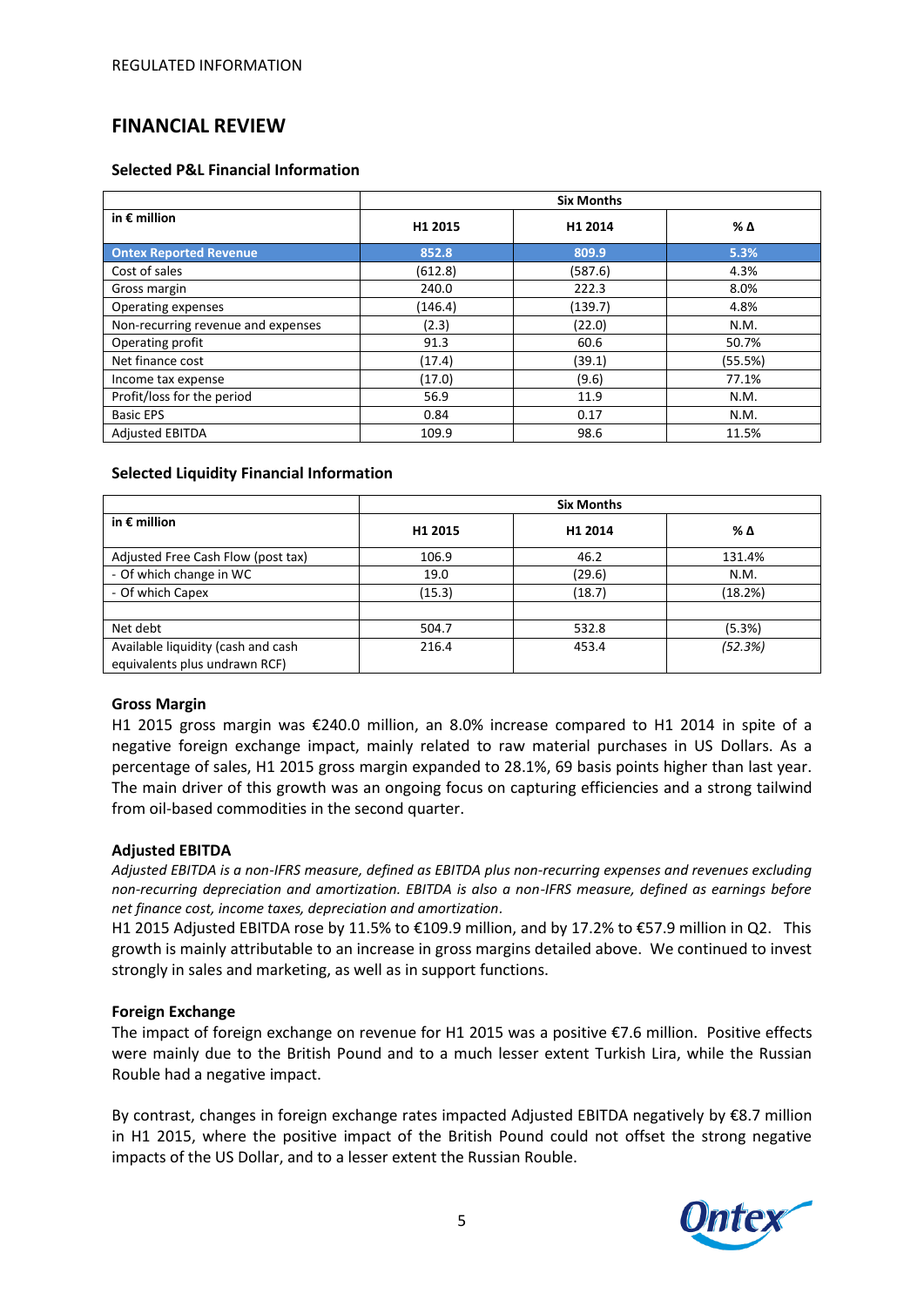#### **Net Finance Costs**

The net finance cost for H1 2015 totalled €17.4 million, 55.5% lower than the previous year. The sharp fall in net finance costs is almost entirely due to lower interest expenses, as a result of lower average net debt and a lower average interest rate, following the IPO and refinancing of our debt in Q4 2014.

#### **Income Tax Expense**

Income Tax Expense was €17.0 million in H1 2015, an increase of 77.1% compared to H1 2014.

#### **Working Capital**

H1 2015 working capital as a percentage of sales was 9.5%. This performance is mainly due to a focus on receivables, and also benefited from the sale of €16.1 million of the VAT in Italy which built up during 2014.

#### **Capex**

Capital expenditures for H1 2015 were €15.3 million, reflecting phasing year to date. For the full year, our guidance of capex/sales is slightly above 3% linked to IT investments.

#### **Adjusted Free Cash Flow (post tax)**

*Adjusted Free Cash Flow calculated as Adjusted EBITDA (see definition above) less capex, change in working capital and cash taxes paid.*

H1 2015 adjusted free cash flow was €106.9 million. This result is primarily due to a strong operating profit and an improvement in working capital detailed above.

#### **Financing and Liquidity**

Cash and cash equivalents were €116.4 million at June 30, 2015.

Net debt at June 30, 2015 amounted to €504.7 million, and leverage based on the last twelve months Adjusted EBITDA was 2.43x.

The revolving credit facility of €100 million was undrawn at the end of June 2015, and available liquidity was €216.4 million.

### **CONFERENCE CALL**

Management will host a presentation for investors and analysts on July 29, 2015 at 8:00am BST / 9:00am CET. A copy of the presentation slides will be available a[t http://www.ontexglobal.com/.](http://www.ontexglobal.com/)

If you would like to participate in the conference call, please dial-in 5 to 10 minutes prior using the details below:

| <b>United Kingdom:</b> | +44 20 3427 1903      |
|------------------------|-----------------------|
| <b>United States:</b>  | +1 646 254 3365       |
| Belgium:               | +32 2 402 3092        |
| France:                | +33 (0) 1 76 77 22 25 |
| Germany:               | +49 (0)69 2222 10621  |
| Passcode:              | 3029195               |

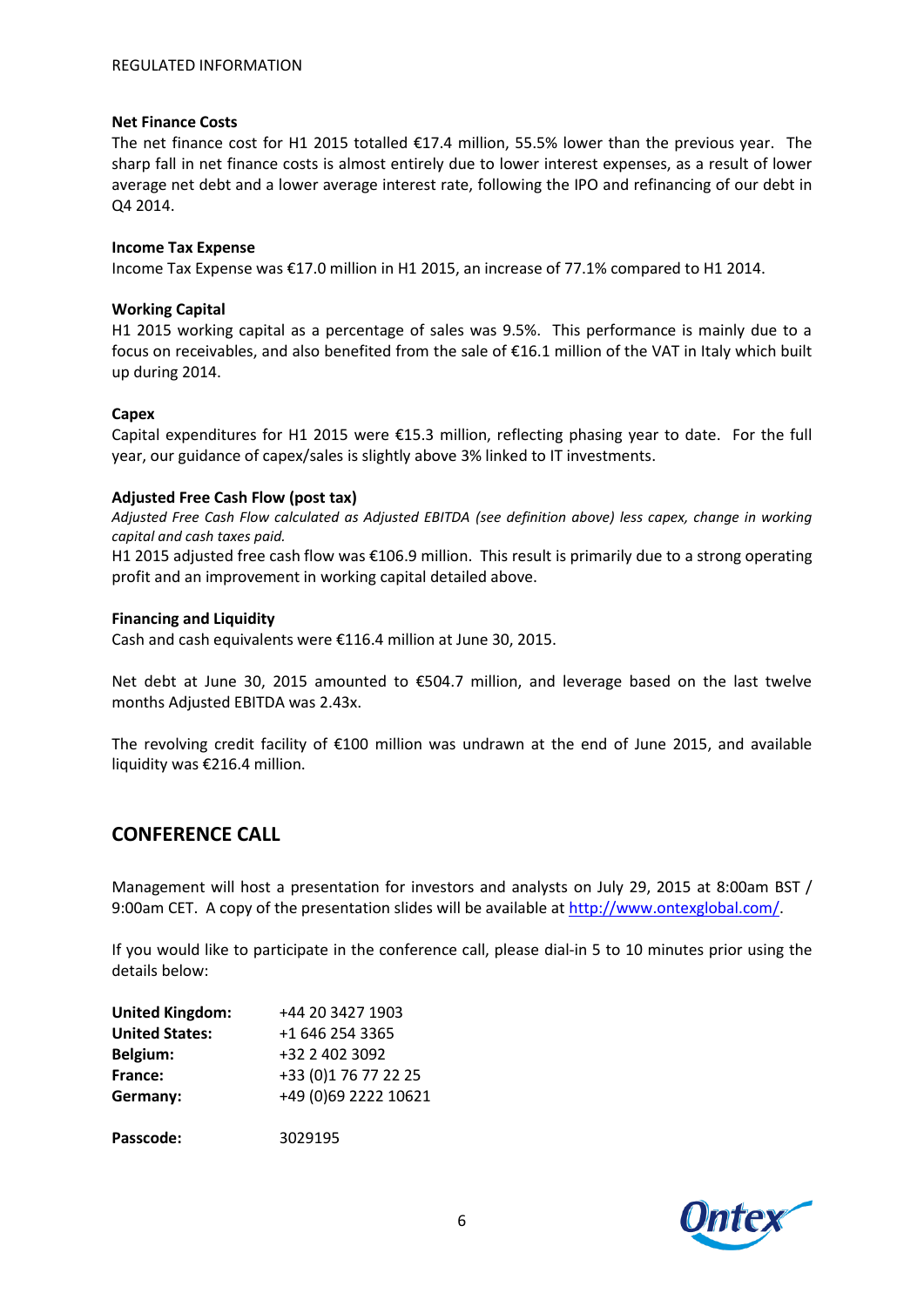REGULATED INFORMATION

# **FINANCIAL CALENDAR 2015**

Third Quarter and Nine Months 2015 November 5, 2015

# **ENQUIRIES**

**Investors** Philip Ludwig +32 53 333 730 [Philip.ludwig@ontexglobal.com](mailto:Philip.ludwig@ontexglobal.com)

**Press** Gaëlle Vilatte +32 53 333 708 [Gaelle.vilatte@ontexglobal.com](mailto:Gaelle.vilatte@ontexglobal.com)

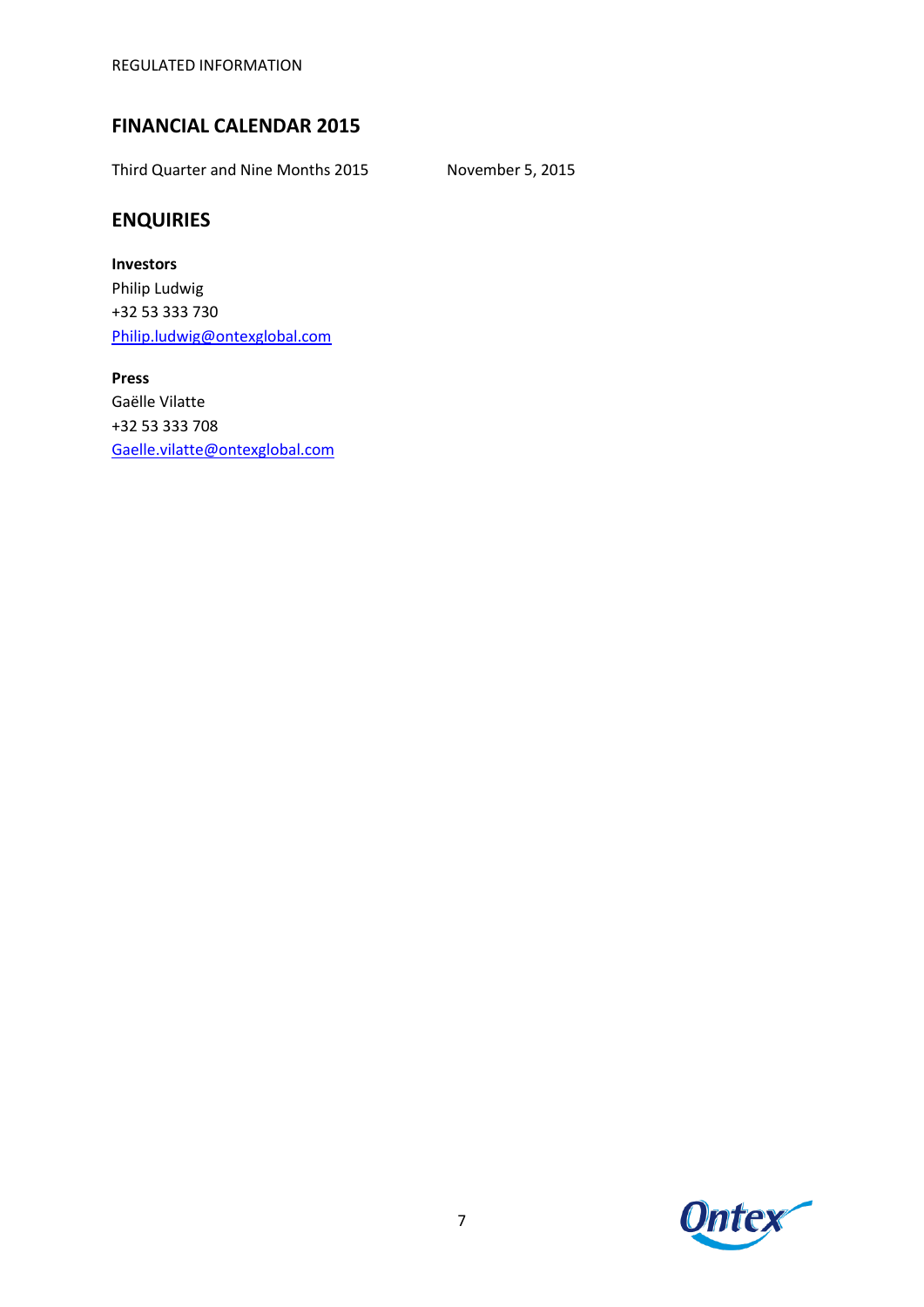# **ANNEX A ONTEX GROUP NV UNAUDITED CONDENSED CONSOLIDATED INTERIM FINANCIAL STATEMENTS**

# **STATEMENT OF THE BOARD OF DIRECTORS**

The Board of Directors of Ontex Group NV certifies in the name and on behalf of Ontex, that to the best of their knowledge, the condensed consolidated financial statements, established in accordance with International Financial Reporting Standards ("IFRS") as adopted by the European Union, give a true and fair view of the assets, financial position and results of Ontex and of the entities included in the consolidation.

The financial report gives an accurate overview of the information that needs to be disclosed pursuant to paragraphs 5 and 6 of article 13 of the Royal Decree of 14 November 2007.

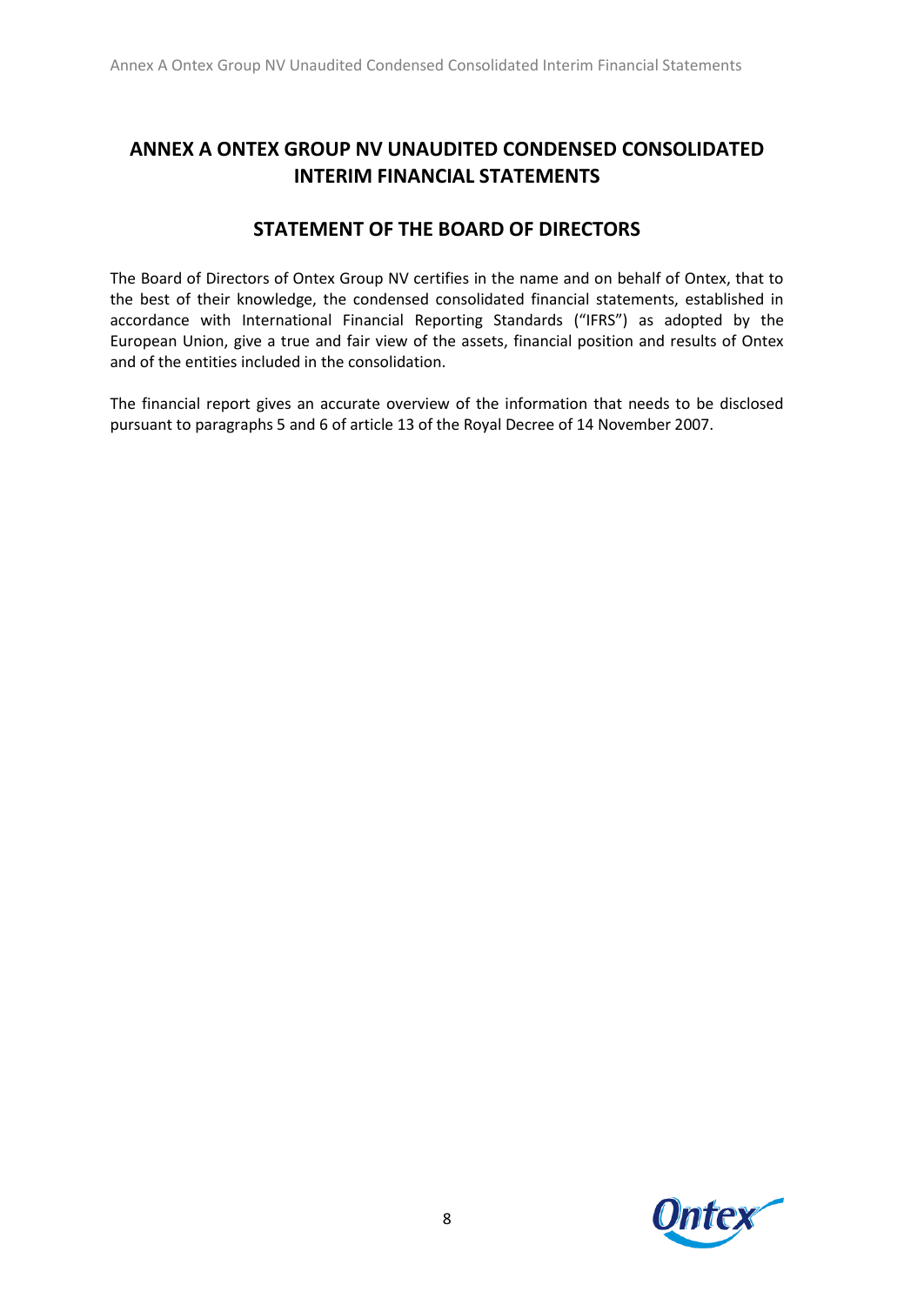### **Statutory auditor's report on review of consolidated condensed financial information for the period ended 30 June 2015**



To the Board of Directors Ontex Group NV

#### Statutory auditor's report on review of consolidated condensed financial information for the period ended 30 June 2015

#### Introduction

We have reviewed the accompanying unaudited condensed consolidated statement of financial position of Ontex Group NV and its subsidiaries as of 30 June 2015 and the related unaudited condensed consolidated income statement, the unaudited condensed consolidated statement of comprehensive income, the unaudited condensed consolidated changes in equity and the unaudited condensed consolidated statement of cash flows for the 6-month period then ended, as well as the explanatory notes. The board of directors is responsible for the preparation and presentation of this unaudited condensed interim financial information in accordance with IAS 34, as adopted by the European Union. Our responsibility is to express a conclusion on this consolidated condensed financial information based on our review.

#### **Scope of Review**

We conducted our review in accordance with International Standard on Review Engagements 2410, "Review of Interim Financial Information Performed by the Independent Auditor of the Entity." A review of interim financial information consists of making inquiries, primarily of persons responsible for financial and accounting matters, and applying analytical and other review procedures. A review is substantially less in scope than an audit conducted in accordance with International Standards on Auditing and, consequently, does not enable us to obtain assurance that we would become aware of all significant matters that might be identified in an audit. Accordingly, we do not express an audit opinion.

#### Conclusion

Based on our review, nothing has come to our attention that causes us to believe that the accompanying condensed consolidated interim financial information is not prepared, in all material respects, in accordance with IAS 34, as adopted by the European Union.

Gent, 28 July 2015

| The statutory auditor                                       |  |
|-------------------------------------------------------------|--|
| PwC Reviseurs d'Entreprises sccrl / Bedrijfsrevisoren bcvba |  |
| Represented by $\frown$                                     |  |

Peter Opsozier\* Bedrijfsrevisor

\*Peter Opsomer BVBA<br>Board Member, respresented by its fixed representative, Peter Opsomer



Maatschappelijke zetel/Siège social: Wohrwe Garden, Wohrwedal 18, B-1932 Sint-Stevens-Wohrwe Vestigingseenheid/Unité d'établissement: Sluisweg 1 bus 8, B-9000 Gent

T: +32 (0)9 268 82 11, F: +32 (0)9 268 82 99, www.pwc.com<br>BTW/TVA BE 0429.501.944 / RPR Brussel - RPM Bruxelles / ING BE43 3101 3811 9501 - BIC BBRUBEBB /



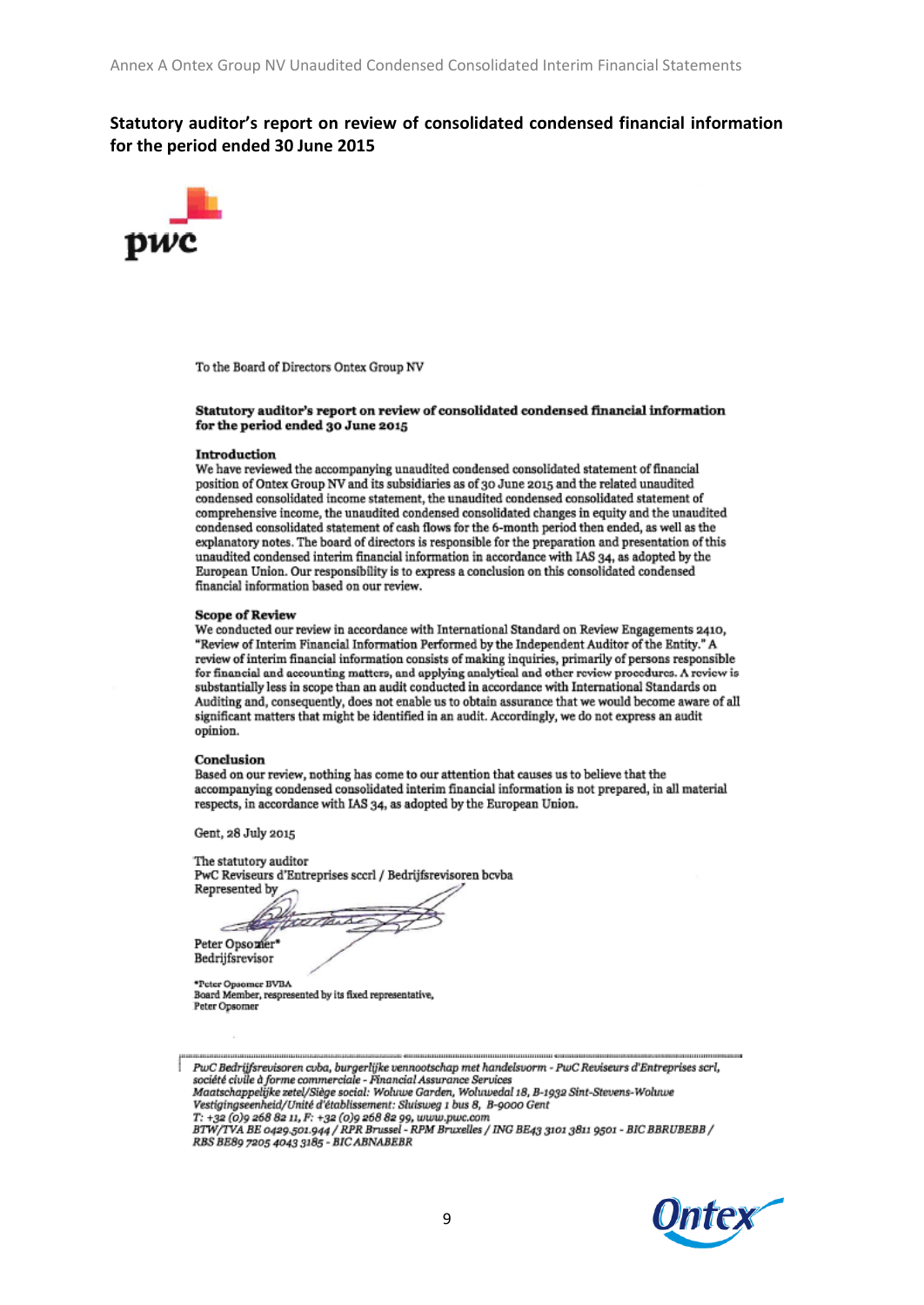# **Unaudited Condensed Consolidated Interim Income Statement**

|                                                          |             | <b>First Half</b> | <b>First Half</b> |
|----------------------------------------------------------|-------------|-------------------|-------------------|
| in $\epsilon$ million                                    | <b>Note</b> | 2015              | 2014              |
| Revenue                                                  | 3           | 852.8             | 809.9             |
| Cost of sales                                            |             | (612.8)           | (587.6)           |
| <b>Gross margin</b>                                      |             | 240.0             | 222.3             |
|                                                          |             |                   |                   |
| Distribution expenses                                    |             | (75.9)            | (75.8)            |
| Sales and marketing expenses                             |             | (48.3)            | (41.1)            |
| General administrative expenses                          |             | (26.0)            | (22.0)            |
| Other operating income/(expense), net                    |             | 3.8               | (0.8)             |
| Non-recurring expenses (*)                               | 9           | (2.3)             | (22.0)            |
| <b>Operating profit</b>                                  |             | 91.3              | 60.6              |
|                                                          |             |                   |                   |
| Finance income                                           |             | 10.8              | 6.1               |
| Finance costs                                            |             | (28.2)            | (45.2)            |
| Net finance cost                                         |             | (17.4)            | (39.1)            |
|                                                          |             |                   |                   |
| (Profit /(Loss) before income tax                        |             | 73.9              | 21.5              |
|                                                          |             |                   |                   |
| Income tax expense                                       |             | (17.0)            | (9.6)             |
| Profit /(Loss) for the period from continuing operations |             | 56.9              | 11.9              |
| Profit /(Loss) for the period                            |             | 56.9              | 11.9              |
|                                                          |             |                   |                   |
| Profit /(Loss) attributable to:                          |             |                   |                   |
| Owners of the parent                                     |             | 56.9              | 11.9              |
| Non-controlling interests                                |             |                   |                   |
| Profit /(Loss) for the period                            |             | 56.9              | 11.9              |

(\*) Non-recurring expenses is a non-IFRS measure defined in note 9.

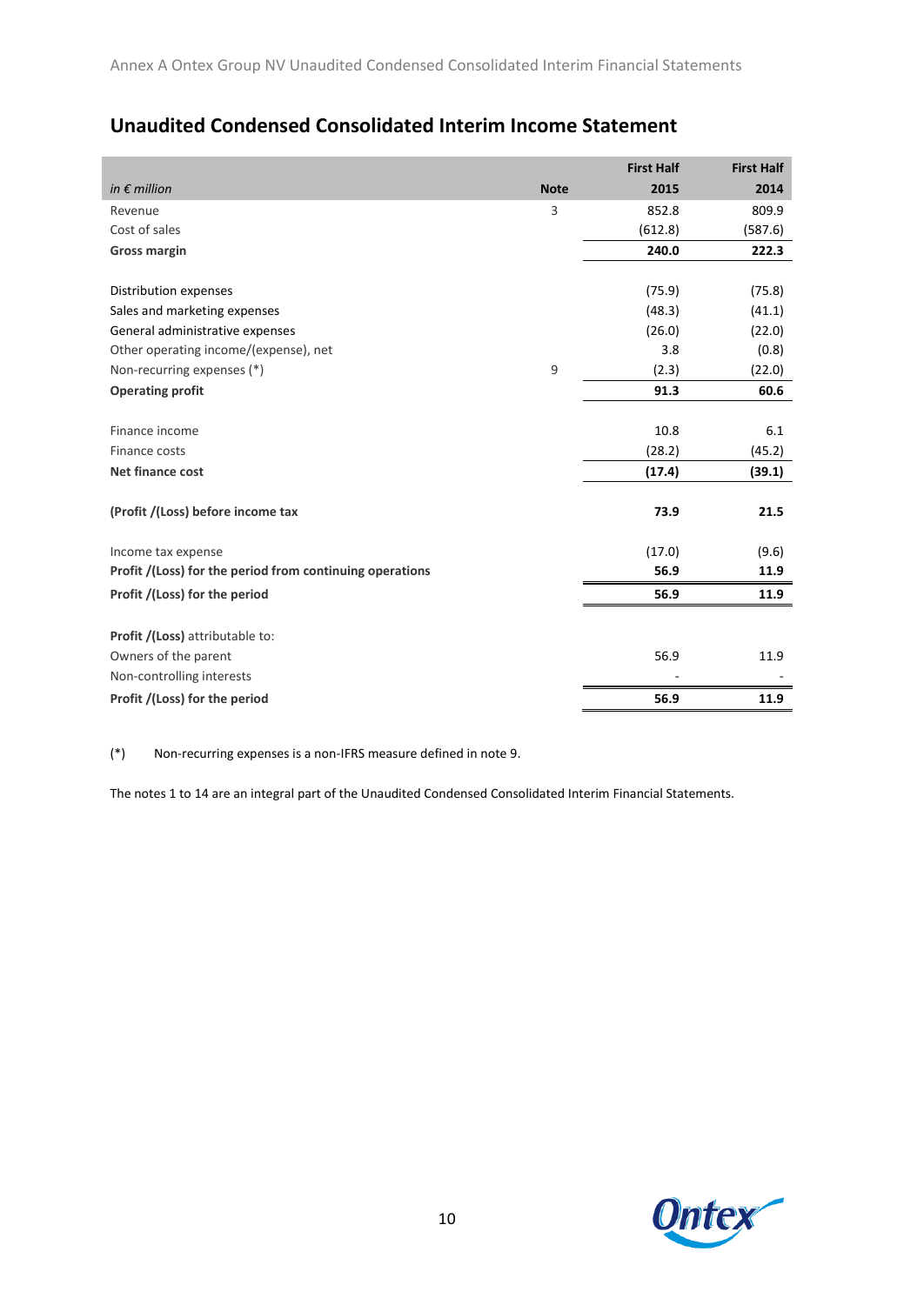Annex A Ontex Group NV Unaudited Condensed Consolidated Interim Financial Statements

### **EARNINGS PER SHARE**

|                                           |             | <b>First Half</b> | <b>First Half</b> |
|-------------------------------------------|-------------|-------------------|-------------------|
| in $\epsilon$                             | <b>Note</b> | 2015              | 2014              |
| Basic Earnings per share                  | 10          | 0.84              | 0.17              |
| Diluted Earnings per share                | 10          | 0.84              | 0.17              |
| Adjusted Basic Earnings per share (*)     | 10          | 0.87              | 0.50              |
| Diluted Adjusted Basic Earnings per share | 10          | 0.87              | 0.50              |
| Number of Shares                          | 10          | 68,055,555        | 68,055,555        |

(\*) Adjusted basic earnings defined as Profit /(Loss) for the period plus non-recurring expenses and tax effect on nonrecurring expenses, attributable to the owners of the parent

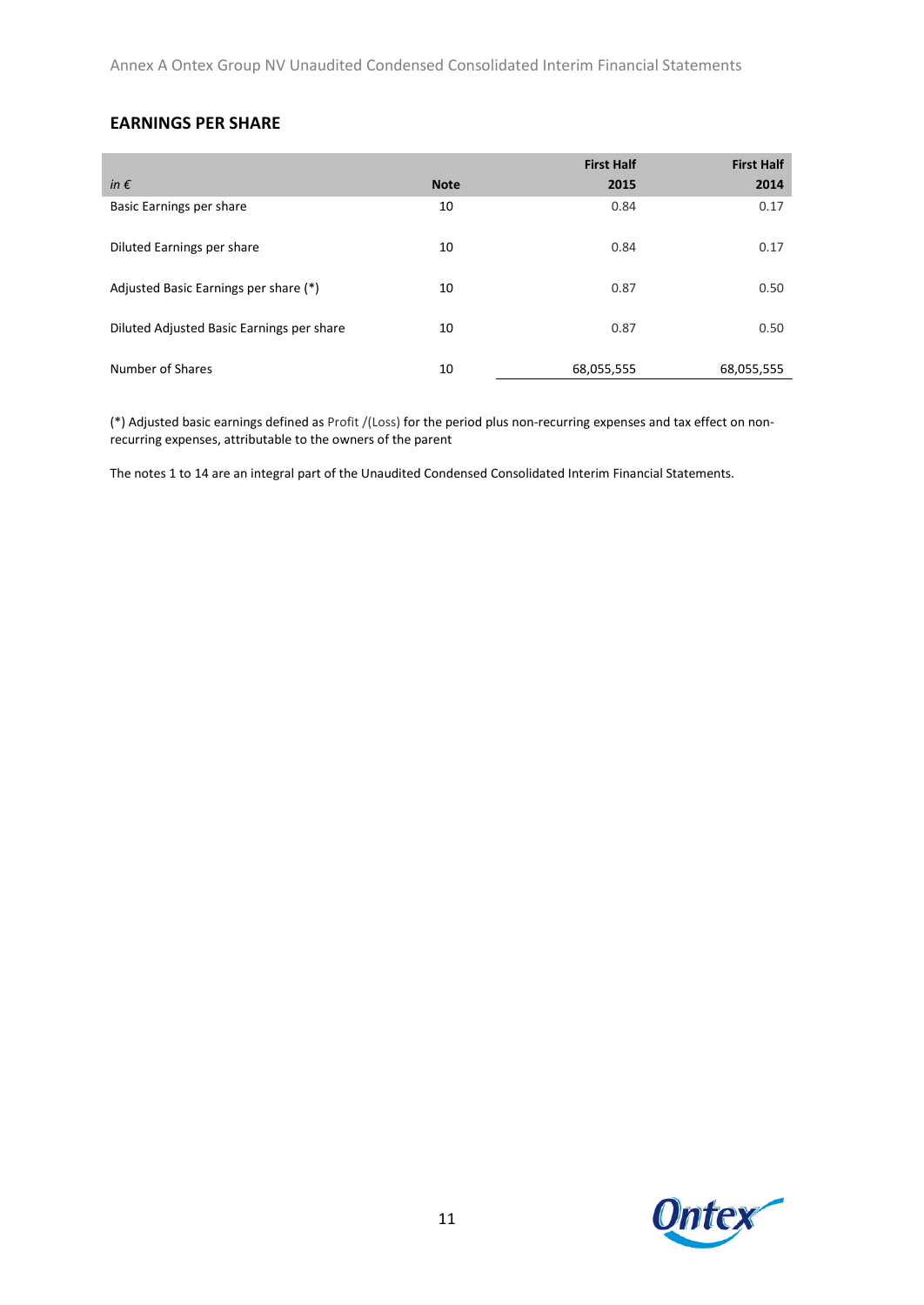# **Unaudited Condensed Consolidated Interim Income Statement (continued)**

|                                                                                                                                                                          | <b>First Half</b> | <b>First Half</b> |
|--------------------------------------------------------------------------------------------------------------------------------------------------------------------------|-------------------|-------------------|
| in $\epsilon$ million                                                                                                                                                    | 2015              | 2014              |
| <b>Reconciliation of Non-IFRS Financial Measures</b><br>Reconciliation of operating profit to net income before interest, tax,<br>depreciation and amortization (EBITDA) |                   |                   |
| <b>Operating Profit</b>                                                                                                                                                  | 91.3              | 60.6              |
| Depreciation and amortization (*)                                                                                                                                        | 16.3              | 16.1              |
| EBITDA (**)                                                                                                                                                              | 107.6             | 76.7              |
| Reconciliation of net income before interest, tax, depreciation and<br>amortization (EBITDA) to adjusted EBITDA                                                          |                   |                   |
| EBITDA(**)                                                                                                                                                               | 107.6             | 76.7              |
| Non-recurring expenses excluding amortization                                                                                                                            | 2.3               | 21.9              |
| Adjusted EBITDA (***)                                                                                                                                                    | 109.9             | 98.6              |
| Reconciliation of Profit /(Loss) of the period (Basic Earnings) to<br><b>Adjusted Basic Earnings</b>                                                                     |                   |                   |
| Profit /(Loss) of the period (Basic Earnings)                                                                                                                            | 56.9              | 11.9              |
| Non-recurring expenses attributable to owners of the Parent                                                                                                              | 2.3               | 22.0              |
| Tax correction                                                                                                                                                           |                   |                   |
| <b>Adjusted Basic Earnings</b>                                                                                                                                           | 59.2              | 33.9              |

- (\*) Depreciation and amortization (D&A) included €16.3 million of recurring D&A and €0.0 million of non-recurring D&A in H1 2015. D&A included €16.0 million of recurring D&A and €0.1 million of non-recurring D&A for the H1 2014.
- (\*\*) EBITDA is a non-IFRS measure. EBITDA is defined as earnings before net finance cost, income taxes, depreciation and amortization.
- (\*\*\*) Adjusted EBITDA is a non-IFRS measure. Adjusted EBITDA is defined as EBITDA plus non-recurring expenses excluding non-recurring depreciation and amortization

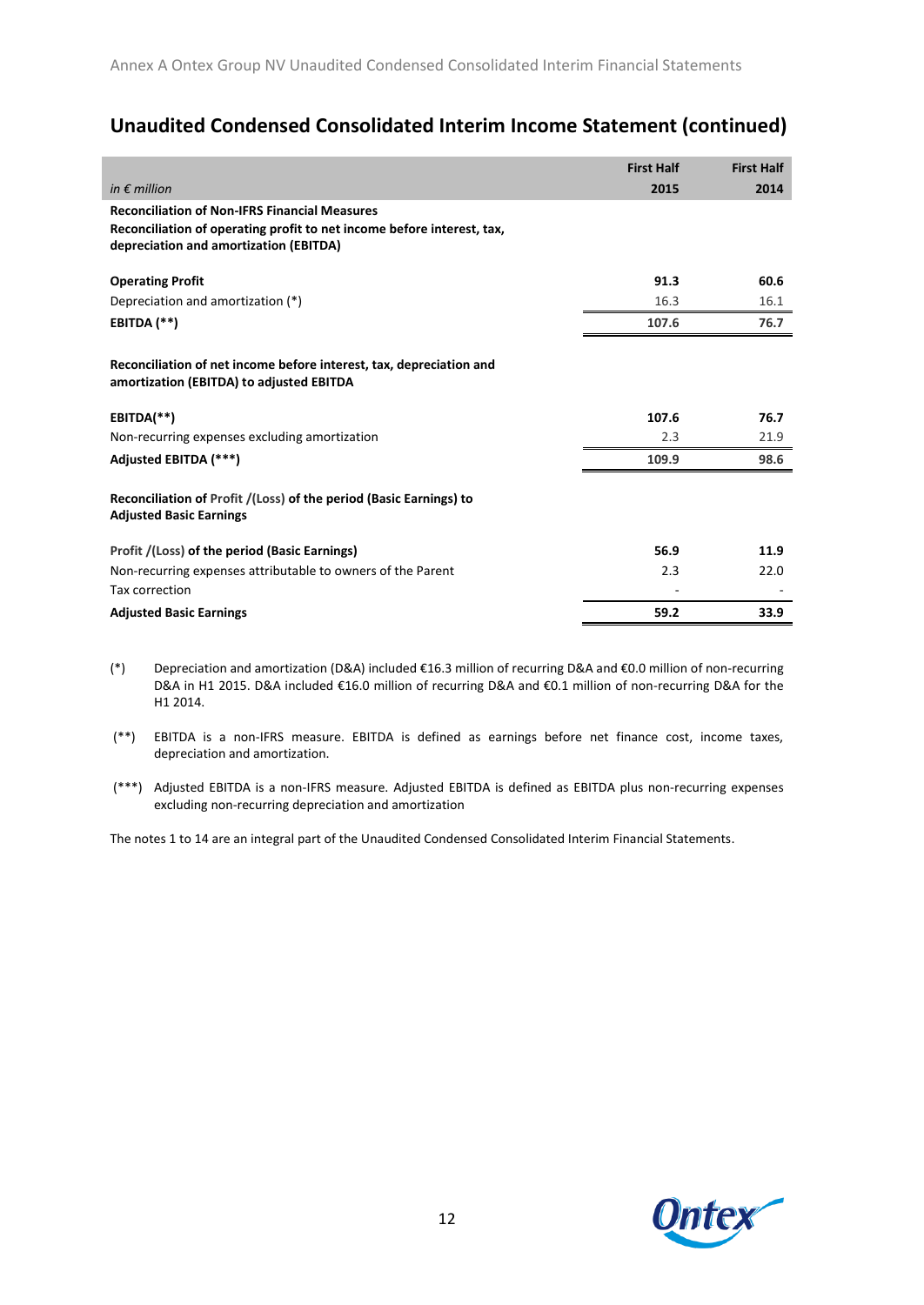# **Unaudited Condensed Consolidated Interim Statement of Comprehensive Income**

|                                                                      | <b>First Half</b> | <b>First Half</b> |
|----------------------------------------------------------------------|-------------------|-------------------|
| in $\epsilon$ million                                                | 2015              | 2014              |
| Income / (loss) for the period                                       | 56.9              | 11.9              |
| Other comprehensive income/(loss) for the period, after tax:         |                   |                   |
| Items that will not be reclassified subsequently to income statement |                   |                   |
| Actuarial gains / (losses) on defined benefit pension plans          | (0.1)             |                   |
| Items that will be reclassified subsequently to income statement     |                   |                   |
| Exchange differences on translating foreign operations               | (1.3)             | 2.1               |
| Cash flow hedge                                                      | (1.6)             | (0.4)             |
| Other comprehensive income /(loss) for the period, net of tax        | (3.0)             | 1.7               |
| Total comprehensive income/(loss) for the period                     | 53.9              | 13.6              |
| Total comprehensive income attributable to:                          |                   |                   |
| Owners of the parent                                                 | 53.9              | 13.6              |
| Non-controlling interests                                            |                   |                   |
| Total comprehensive income/(loss) for the period                     | 53.9              | 13.6              |

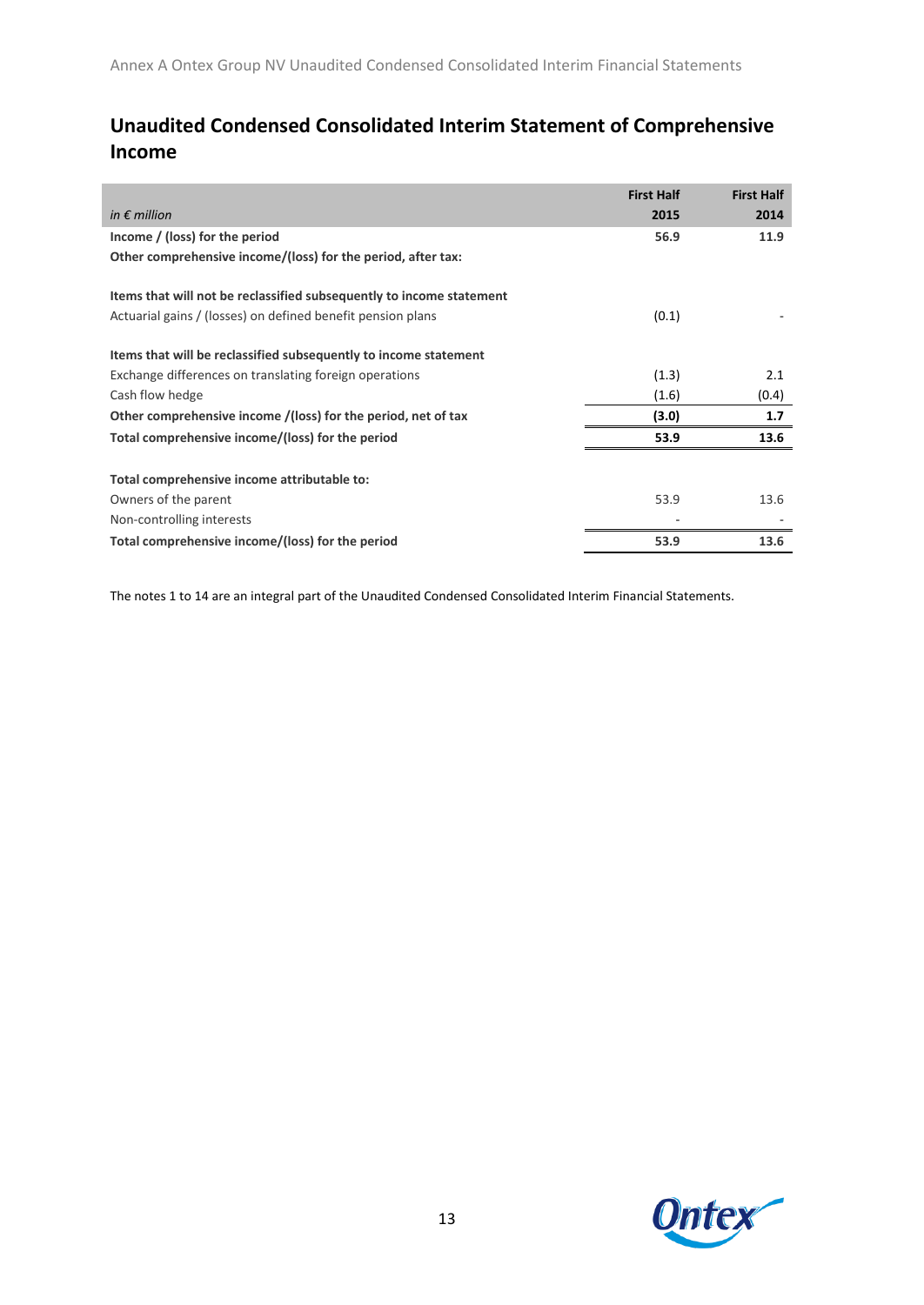|                                           |             | <b>June 30,</b> | December 31, | <b>June 30,</b> |
|-------------------------------------------|-------------|-----------------|--------------|-----------------|
| in $\epsilon$ million                     | <b>Note</b> | 2015            | 2014         | 2014            |
| <b>ASSETS</b>                             |             |                 |              |                 |
| <b>Non-current Assets</b>                 |             |                 |              |                 |
| Goodwill and other intangible assets      | 4           | 864.5           | 864.6        | 864.4           |
| Property, plant and equipment             | 5           | 298.4           | 296.5        | 288.6           |
| Deferred tax assets                       |             | 6.2             | 10.4         | 0.3             |
| Non-current receivables                   |             |                 |              | 0.1             |
|                                           |             | 1,169.1         | 1,171.5      | 1,153.4         |
| <b>Current Assets</b>                     |             |                 |              |                 |
| <b>Inventories</b>                        |             | 203.7           | 200.9        | 198.9           |
| Trade receivables                         |             | 215.5           | 204.3        | 222.8           |
| Prepaid expenses and other<br>receivables |             | 39.7            | 55.9         | 52.9            |
| Current income tax                        |             | 6.2             | 6.1          | 4.6             |
| Derivative financial assets               |             | 4.1             | 7.3          | 1.5             |

Cash and cash equivalents **8** 116.4 35.5 378.4

**TOTAL ASSETS 1,754.7 1,681.5 2,012.5**

**585.6 510.0 859.1**

 $\overline{\phantom{0}}$ 

# **Unaudited Condensed Consolidated Statement of Financial Position**

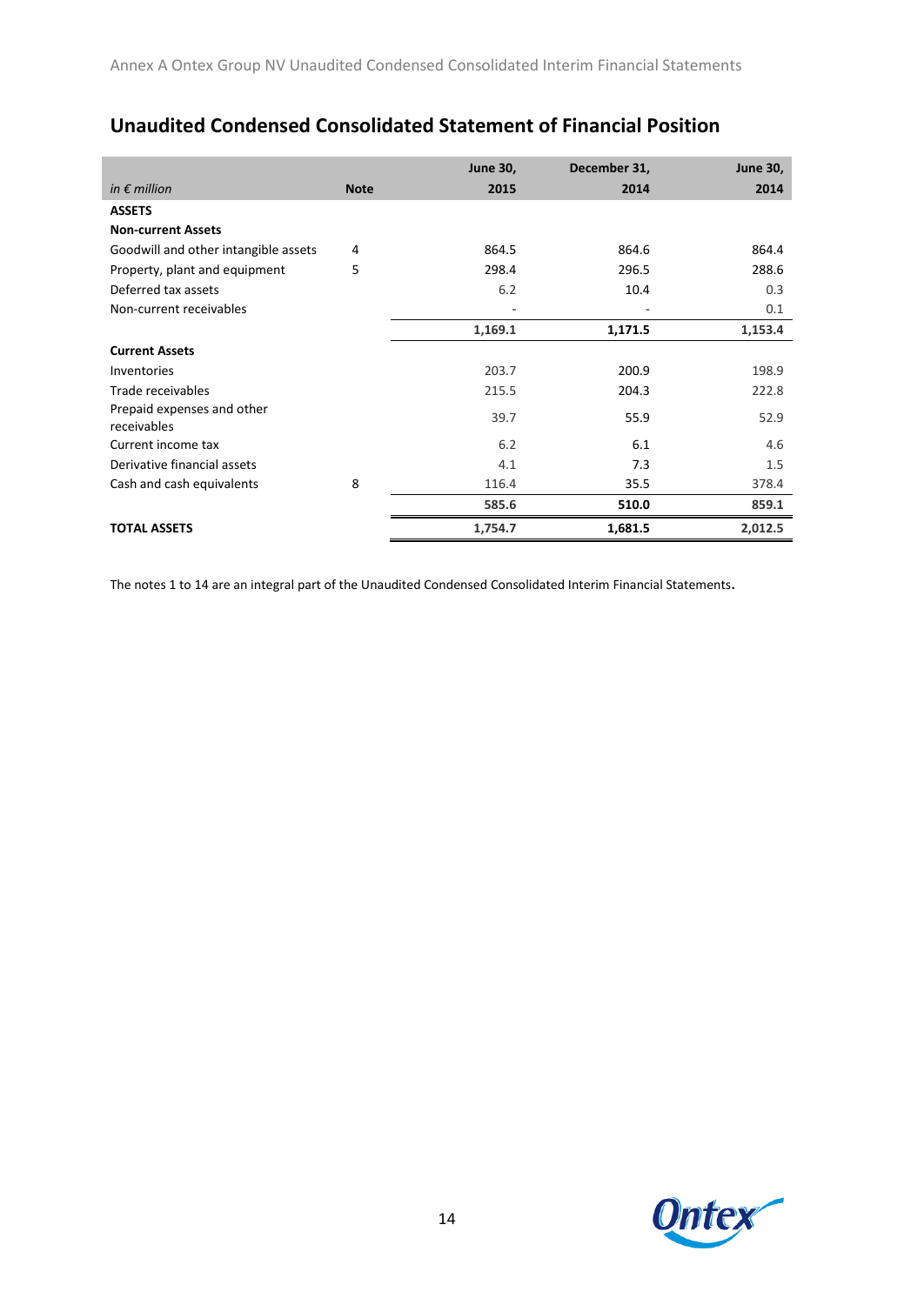# **Unaudited Condensed Consolidated Statement of Financial Position (continued)**

|                                         |             | <b>June 30,</b> | December 31, | <b>June 30,</b> |
|-----------------------------------------|-------------|-----------------|--------------|-----------------|
| in $\epsilon$ million                   | <b>Note</b> | 2015            | 2014         | 2014            |
| <b>EQUITY AND LIABILITIES</b>           |             |                 |              |                 |
| Equity attributable to owners of the    |             |                 |              |                 |
| company                                 |             |                 |              |                 |
| Share capital                           |             | 799.7           | 799.7        | 799.7           |
| Cumulative translation differences      |             | (19.6)          | (18.3)       | (19.2)          |
| Consolidated reserves                   |             | (67.9)          | (110.4)      | (105.7)         |
| <b>TOTAL EQUITY</b>                     |             | 712.2           | 671.0        | 674.8           |
|                                         |             |                 |              |                 |
| <b>Non-current liabilities</b>          |             |                 |              |                 |
| Employee benefit liabilities            |             | 19.6            | 19.6         | 15.7            |
| Provisions                              |             | 0.2             | 0.2          | 0.1             |
| Interest-bearing debts                  | 8           | 618.8           | 618.2        | 898.0           |
| Other non-current financial liabilities |             | 5.0             | 5.0          | 5.0             |
| Deferred income tax liabilities         |             | 22.6            | 22.3         | 14.8            |
| Other payables                          |             | 0.1             |              | 0.1             |
|                                         |             | 666.3           | 665.3        | 933.7           |
| <b>Current liabilities</b>              |             |                 |              |                 |
| Interest-bearing debts                  | 8           | 2.3             | 2.4          | 13.2            |
| Derivative financial liabilities        |             | 5.2             | 5.5          | 4.1             |
| Other current financial liabilities     |             | 5.0             | 5.0          | 5.0             |
| Trade payables                          |             | 275.9           | 254.5        | 297.1           |
| Accrued expenses and other              |             |                 |              |                 |
| payables                                |             | 25.1            | 22.3         | 24.8            |
| Social liabilities                      |             | 31.9            | 28.8         | 27.5            |
| Current income tax liabilities          |             | 26.3            | 20.9         | 25.2            |
| Provisions                              |             | 4.5             | 5.8          | 7.1             |
|                                         |             | 376,2           | 345.2        | 404.0           |
| <b>TOTAL LIABILITIES</b>                |             | 1,042.5         | 1,010.5      | 1,337.7         |
| <b>TOTAL EQUITY AND LIABILITIES</b>     |             | 1,754.7         | 1,681.5      | 2,012.5         |

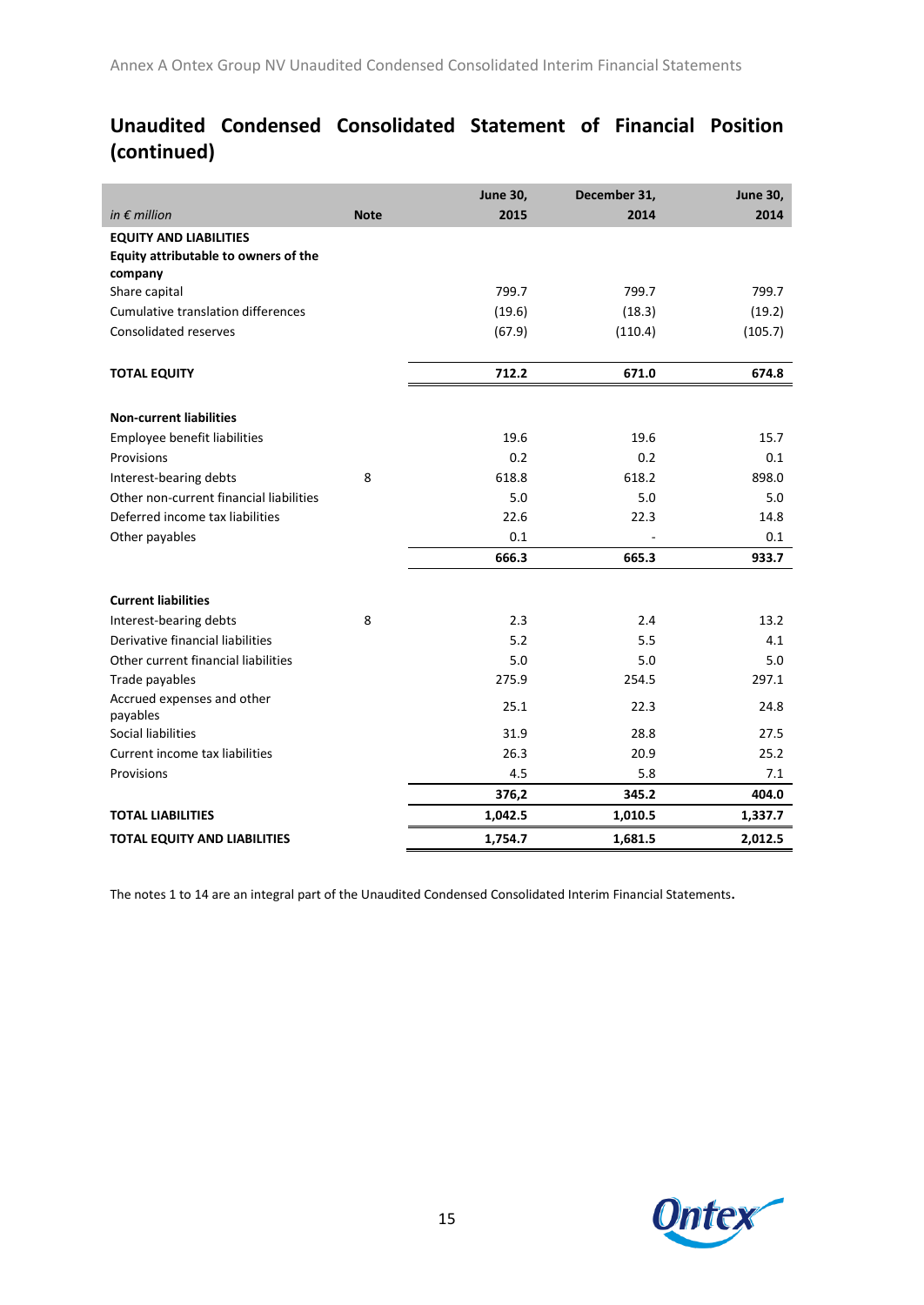# **Unaudited Condensed Consolidated Interim Statement of Cash Flow**

|                                                                                          | <b>First Half</b>   | <b>First Half</b> |
|------------------------------------------------------------------------------------------|---------------------|-------------------|
| in $\epsilon$ million                                                                    | 2015<br><b>Note</b> | 2014              |
| <b>CASH FLOWS FROM OPERATING ACTIVITIES</b>                                              |                     |                   |
| Net profit/(loss) for the year                                                           |                     | 56.9<br>11.9      |
| Adjustments for:                                                                         |                     |                   |
| Income tax expense                                                                       |                     | 9.6<br>17.0       |
| Depreciation and amortization                                                            |                     | 16.3<br>16.1      |
| (Profit)/loss on disposal of property, plant and equipment                               |                     | 0.7               |
| Provisions (including employee benefit liabilities)                                      |                     | (0.8)             |
| IPO expenses through income statement                                                    |                     | 21.1              |
| Unrealized F/x difference on operating activities                                        |                     | 2.2               |
| Finance costs - net (including unrealized F/x difference on financing)                   | 17.4                | 39.1              |
| Changes in working capital:                                                              |                     |                   |
| Inventories                                                                              | (3.0)               | (17.4)            |
| Trade and other receivables and prepaid expenses                                         |                     | 3.9<br>(38.1)     |
| Trade and other payables and accrued expenses                                            |                     | 18.1<br>25.9      |
| Social liabilities                                                                       |                     | 2.5<br>1.5        |
| Cash from operating activities before taxes                                              | 129.1               | 71.7              |
| Income tax paid                                                                          | (6.7)               | (4.1)             |
| NET CASH GENERATED FROM OPERATING ACTIVITIES                                             | 122.4               | 67.6              |
| <b>CASH FLOWS FROM INVESTING ACTIVITIES</b>                                              |                     |                   |
| Purchases of property, plant and equipment and intangibles (including<br>capital grants) | (15.3)              | (18.7)            |
| Gain on disposal                                                                         |                     | 0.1               |
| Acquisition price paid                                                                   |                     | (8.0)             |
| <b>NET CASH USED IN INVESTING ACTIVITIES</b>                                             | (15.2)              | (26.7)            |
| <b>CASH FLOWS FROM FINANCING ACTIVITIES</b>                                              |                     |                   |
| Repayment of borrowings                                                                  | (0.3)               | (1.0)             |
| Interest paid                                                                            | (12.6)              | (33.0)            |
| Interest received                                                                        |                     | 0.4               |
| Cost of refinancing & Other costs of financing                                           | (3.0)               | (2.6)             |
| Realized foreign exchange (losses)/gains on financing activities                         |                     | 3.8<br>1.0        |
| Derivative financial asset                                                               | (1.7)               |                   |
| IPO expenses paid through equity                                                         |                     | (6.1)             |
| Dividend paid                                                                            | (12.9)              |                   |
| Capital increase (net of IPO expenses)                                                   |                     | 317.8             |
| NET CASH GENERATED FROM / (USED IN) FINANCING ACTIVITIES                                 | (26.3)              | 276.1             |
| NET INCREASE IN CASH, CASH EQUIVALENTS AND BANK OVERDRAFTS                               | 80.9                | 317.0             |
|                                                                                          |                     |                   |
| CASH, CASH EQUIVALENTS AT THE BEGINNING OF THE PERIOD                                    |                     | 35.5<br>61.4      |
| CASH, CASH EQUIVALENTS AT THE END OF THE PERIOD                                          | 116.4               | 378.4             |

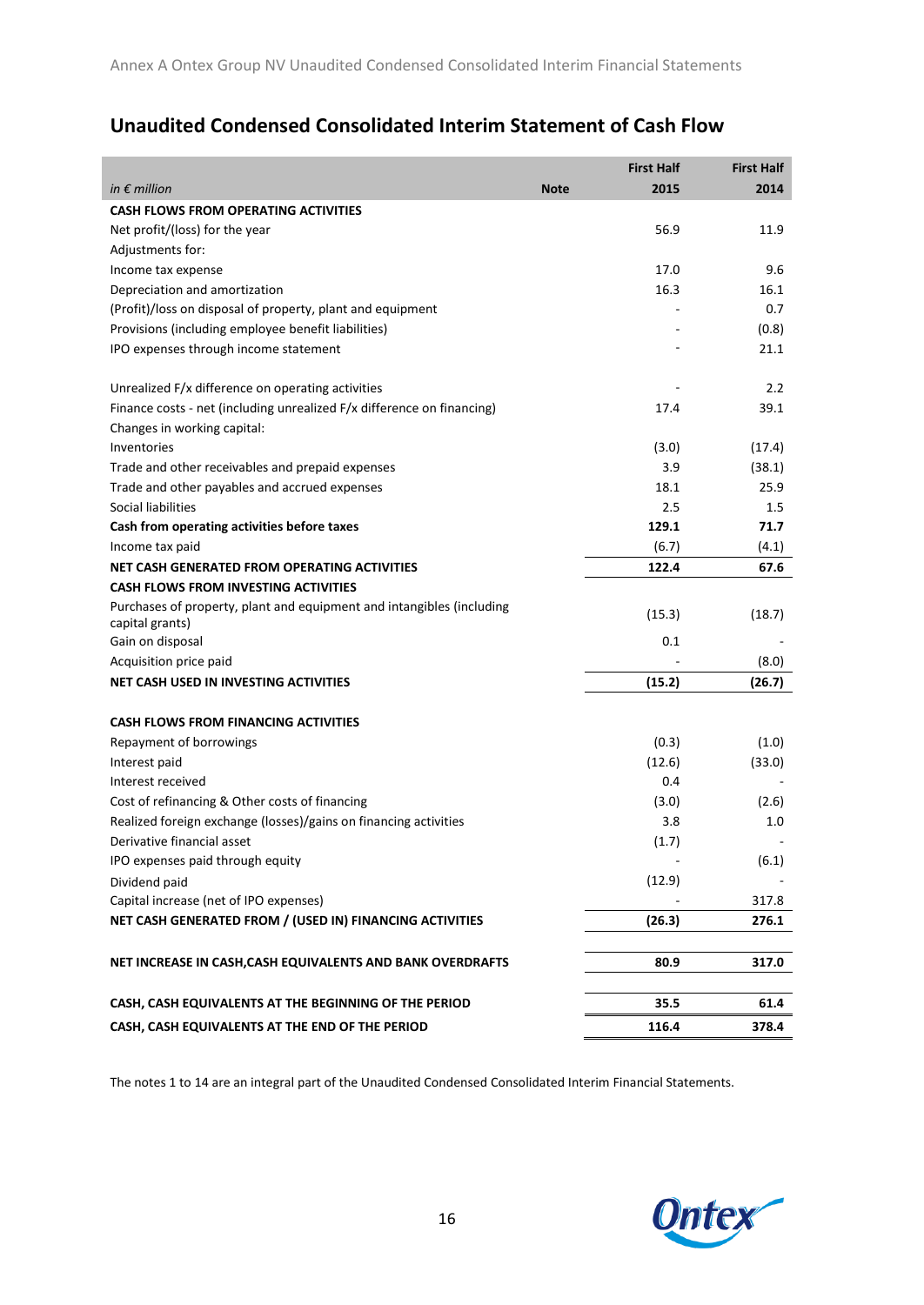# **Unaudited Condensed Consolidated Interim Statement of Cash Flow (continued)**

|                                                                |             | <b>First Half</b> | <b>First Half</b> |
|----------------------------------------------------------------|-------------|-------------------|-------------------|
| in $\epsilon$ million                                          | <b>Note</b> | 2015              | 2014              |
| Reconciliation of Non-IFRS Measures - Adjusted FCF calculation |             |                   |                   |
| <b>Operating profit</b>                                        |             | 91.3              | 60.6              |
| Depreciation and Amortization                                  |             | 16.3              | 16.1              |
| <b>EBITDA</b>                                                  |             | 107.6             | 76.7              |
| Non-recurring expenses                                         |             | 2.3               | 21.9              |
| <b>Adjusted EBITDA</b>                                         |             | 109.9             | 98.6              |
| Change in Working Capital                                      |             |                   |                   |
| Inventories                                                    |             | (3.0)             | (17.4)            |
| Trade and other receivables                                    |             | 3.9               | (38.1)            |
| Trade and other payables                                       |             | 18.1              | 25.9              |
| Capex                                                          |             | (15.3)            | (18.7)            |
| Adjusted Free Cash Flow (pre-tax)                              |             | 113.6             | 50.3              |
| Cash taxes paid                                                |             | (6.7)             | (4.1)             |
| <b>Adjusted Free Cash Flow (post-tax)</b>                      |             | 106.9             | 46.2              |

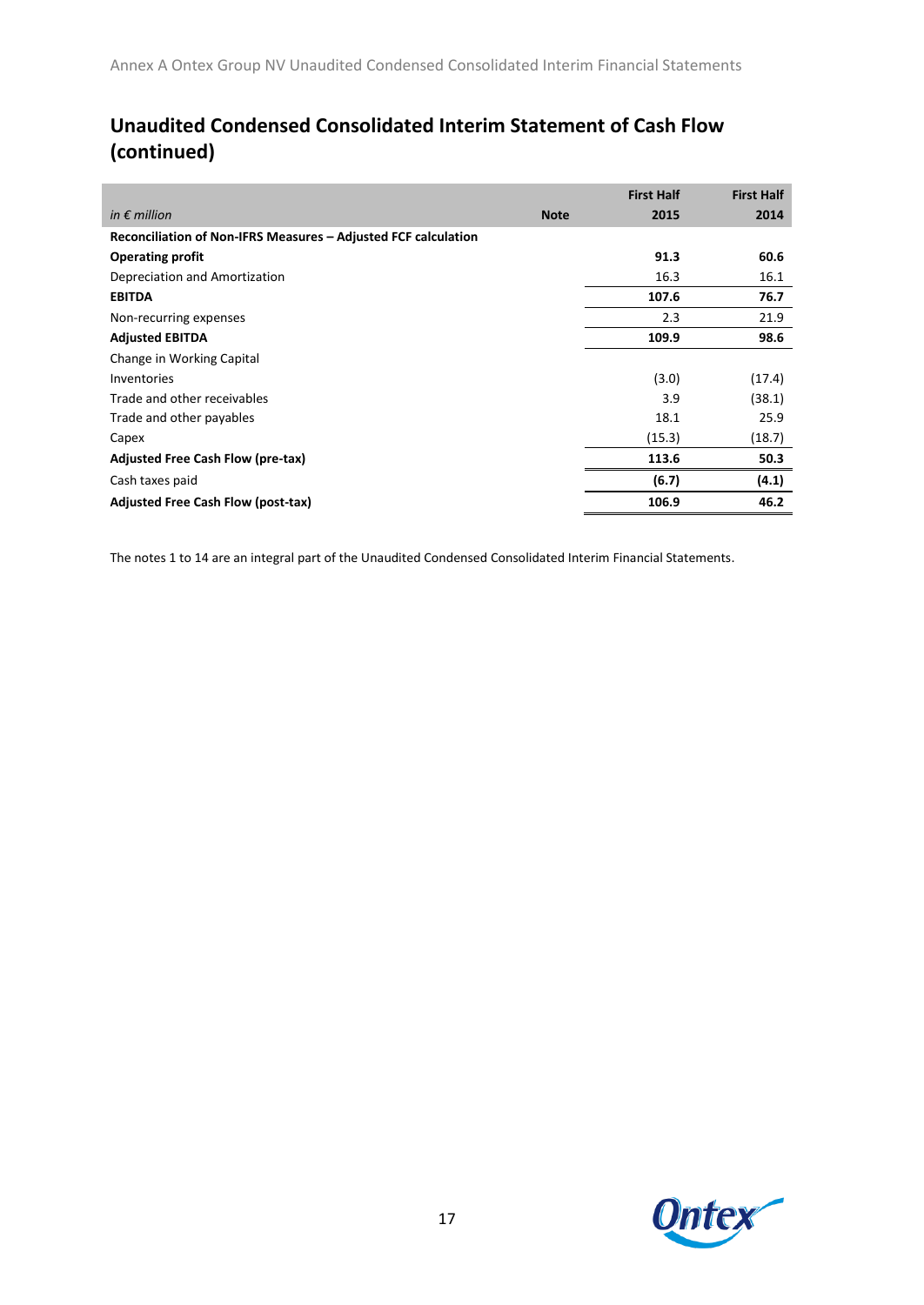# **Unaudited Condensed Consolidated Statement of Changes in Equity**

|                                                                                                     | Attributable to equity holders of the Company |                         |                         |                                              |                                                   |                               |                                  |                               |
|-----------------------------------------------------------------------------------------------------|-----------------------------------------------|-------------------------|-------------------------|----------------------------------------------|---------------------------------------------------|-------------------------------|----------------------------------|-------------------------------|
| in $\epsilon$ million                                                                               | <b>Number of</b><br>shares                    | <b>Share</b><br>capital | <b>Share</b><br>Premium | <b>Cumulative</b><br>translation<br>reserves | <b>Retained</b><br>earnings and<br>other reserves | <b>Total</b><br><b>Equity</b> | Non-<br>controlling<br>interests | <b>Total</b><br><b>Equity</b> |
| <b>Balance at December</b><br>31, 2014                                                              | 68,055,555                                    | 655.3                   | 144.4                   | (18.3)                                       | (110.4)                                           | 671.0                         |                                  | 671.0                         |
| <b>Transactions with</b><br>owners at the level of<br><b>Ontex Group NV:</b><br>Settlement of Share |                                               |                         |                         |                                              |                                                   |                               |                                  |                               |
| based Payment                                                                                       |                                               |                         |                         |                                              | 0.2                                               | 0.2                           |                                  | 0.2                           |
| Dividend                                                                                            |                                               |                         |                         |                                              | (12.9)                                            | (12.9)                        |                                  | (12.9)                        |
| <b>Total transactions with</b><br>owners 2014                                                       |                                               |                         |                         |                                              | (12.7)                                            | (12.7)                        |                                  | (12.7)                        |
| Comprehensive<br>income:<br>Profit for the year<br><b>Other comprehensive</b><br>income:            |                                               |                         |                         |                                              | 56.9                                              | 56.9                          |                                  | 56.9                          |
| Exchange differences on<br>translating foreign<br>operations                                        |                                               |                         |                         | (1.3)                                        |                                                   | (1.3)                         |                                  | (1.3)                         |
| Actuarial gains/(losses)<br>on defined benefit<br>pension plans                                     |                                               |                         |                         |                                              | (0.1)                                             | (0.1)                         |                                  | (0.1)                         |
| Cash flow hedges                                                                                    |                                               |                         |                         |                                              | (1.6)                                             | (1.6)                         |                                  | (1.6)                         |
| Other movements                                                                                     |                                               |                         |                         |                                              | $\overline{\phantom{a}}$                          | $\blacksquare$                |                                  | $\blacksquare$                |
| <b>Total other</b><br>comprehensive income                                                          |                                               |                         |                         | (1.3)                                        | (1.7)                                             | (3.0)                         |                                  | (3.0)                         |
| <b>Balance at June 30.</b><br>2015                                                                  | 68,055,555                                    | 655.3                   | 144.4                   | (19.6)                                       | (67.9)                                            | 712.2                         |                                  | 712.2                         |

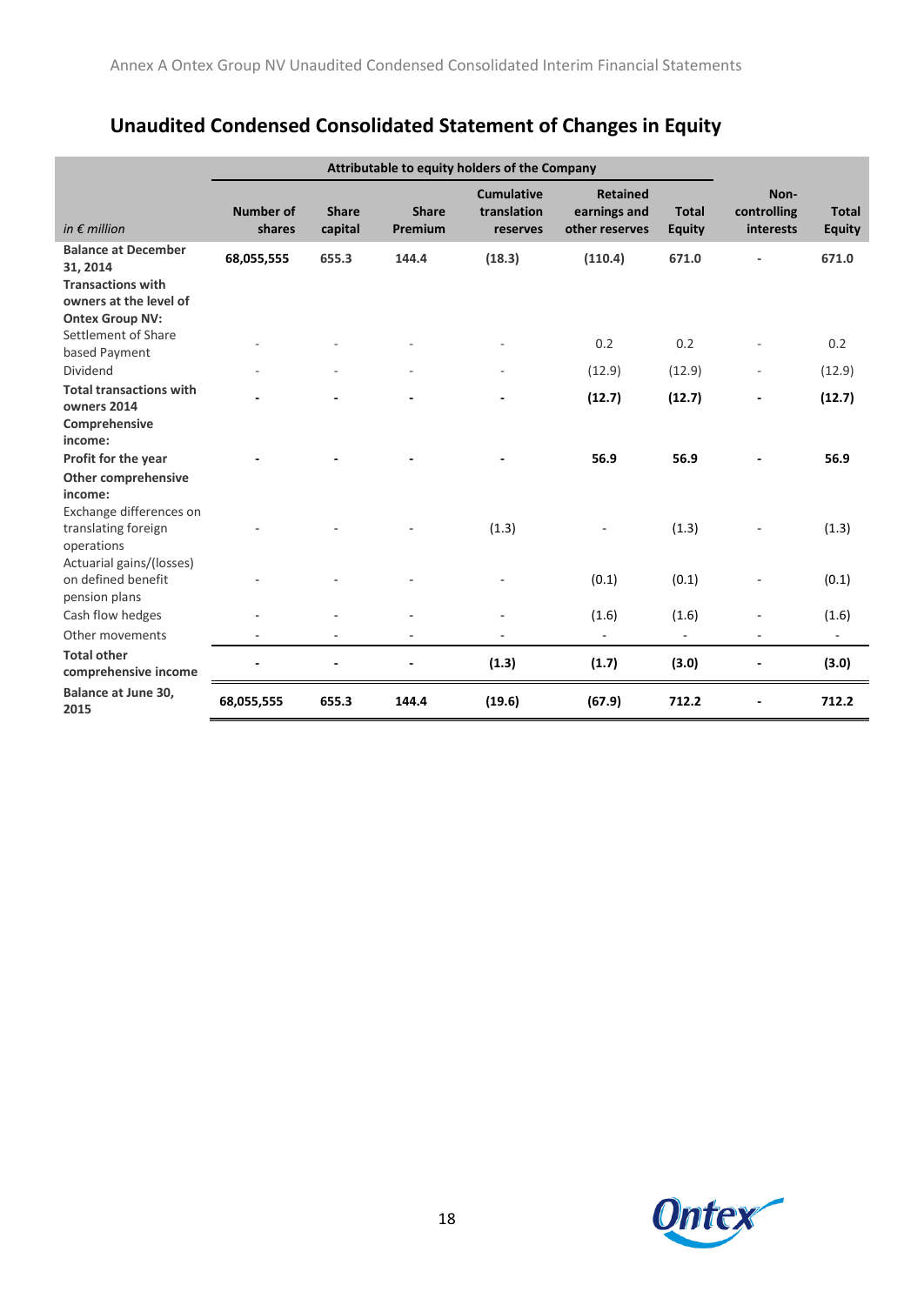# **Unaudited Condensed Consolidated Statement of Changes in Equity (Continued)**

|                                                                                                    | Attributable to equity holders of the Company |                          |                         |                         |              |                                              |                                                      |                               |                                  |                               |
|----------------------------------------------------------------------------------------------------|-----------------------------------------------|--------------------------|-------------------------|-------------------------|--------------|----------------------------------------------|------------------------------------------------------|-------------------------------|----------------------------------|-------------------------------|
| in $\epsilon$ million                                                                              | <b>Note</b>                                   | <b>Number of shares</b>  | <b>Share</b><br>capital | <b>Share</b><br>Premium | <b>CPECs</b> | <b>Cumulative</b><br>translation<br>reserves | <b>Retained</b><br>earnings<br>and other<br>reserves | <b>Total</b><br><b>Equity</b> | Non-<br>controlling<br>interests | <b>Total</b><br><b>Equity</b> |
| Balance at December 31, 2013<br>Transactions with owners at the level of<br><b>Ontex Group NV:</b> |                                               | 2,101,250,000            | 21.0                    | $\blacksquare$          | 399.0        | (19.9)                                       | (64.4)                                               | 335.7                         | 23.5                             | 359.2                         |
| Paid-in capital at establishment:                                                                  |                                               | 7.000                    | 0.1                     |                         |              |                                              |                                                      | 0.1                           | ÷,                               | 0.1                           |
| Contribution in kind of Ontex J S.à.r.J. shares                                                    |                                               | 49,993,000               | 499.9                   | 400.1                   |              |                                              | 23.5                                                 | 923.5                         | (23.5)                           | 900.0                         |
| Settlement of share based payment                                                                  | 11                                            |                          | ÷,                      | ÷.                      |              | ٠                                            | 2.4                                                  | 2.4                           | $\overline{\phantom{a}}$         | 2.4                           |
| Transfer of share premium to capital                                                               |                                               | $\overline{\phantom{a}}$ | 400.1                   | (400.1)                 |              | $\overline{\phantom{m}}$                     | $\sim$                                               |                               | ۰                                | $\overline{\phantom{a}}$      |
| Primary tranche of IPO                                                                             |                                               | 18,055,555               | 180.6                   | 144.4                   |              |                                              |                                                      | 325.0                         | $\overline{\phantom{a}}$         | 325,0                         |
| Capital decrease                                                                                   |                                               | $\overline{\phantom{a}}$ | (400.0)                 |                         |              | $\overline{\phantom{m}}$                     | 400.0                                                |                               |                                  |                               |
| IPO Expenses attributed to primary tranche                                                         |                                               | $\sim$                   | (25.3)                  |                         |              |                                              | $\sim$                                               | (25.3)                        | $\overline{\phantom{a}}$         | (25.3)                        |
| Elimination of common control transaction<br>and equity Ontex I Sàrl (*)                           |                                               | (2,101,250,000)          | (21.0)                  | $\sim$                  | (399.0)      | ٠                                            | (480.0)                                              | (900.0)                       | $\overline{\phantom{m}}$         | (900.0)                       |
| <b>Total transactions with owners 2014</b>                                                         |                                               | 68,055,555               | 634.3                   | 144.4                   | (399.0)      | $\overline{\phantom{a}}$                     | (54.1)                                               | 325.6                         | (23.5)                           | 302.1                         |
| <b>Comprehensive income:</b>                                                                       |                                               |                          |                         |                         |              |                                              |                                                      |                               |                                  |                               |
| Profit for the year                                                                                |                                               |                          |                         |                         |              |                                              | 13.5                                                 | 13.5                          | (1.6)                            | 11.9                          |
| Other comprehensive income:                                                                        |                                               |                          |                         |                         |              |                                              |                                                      |                               |                                  |                               |
| Exchange differences on translating foreign<br>operations                                          |                                               |                          |                         |                         |              | 0.7                                          | $\overline{a}$                                       | 0.7                           | 1.4                              | 2.1                           |
| Actuarial gains/(losses) on defined benefit<br>pension plans                                       |                                               |                          |                         |                         |              | $\overline{\phantom{a}}$                     | (0.1)                                                | (0.1)                         | 0.1                              |                               |
| Cash flow hedges                                                                                   |                                               |                          |                         |                         |              | $\overline{\phantom{a}}$                     | (0.4)                                                | (0.4)                         | $\overline{\phantom{a}}$         | (0.4)                         |
| Other movements                                                                                    |                                               |                          |                         |                         |              | $\overline{\phantom{a}}$                     | (0.2)                                                | (0.2)                         | 0.1                              | (0.1)                         |
| Total other comprehensive income                                                                   |                                               |                          |                         |                         |              | 0.7                                          | (0.7)                                                |                               | 1.6                              | 1.6                           |
| Balance at June 30, 2014                                                                           |                                               | 68,055,555               | 655.3                   | 144.4                   |              | (19.2)                                       | (105.7)                                              | 674.8                         | $\blacksquare$                   | 674.8                         |

The notes 1 to 14 are an integral part of the Unaudited Condensed Consolidated Interim Financial Statements.

(\*) Ontex Group NV was established with the purpose of structuring the IPO of the Group. The transfer of the ownership of the shares of Ontex I S.à.r.l. constitutes transactions under common control and need to be eliminated as well as the predecessor equity. This elimination is posted against other reserves. As a consequence, the equity increases only pursuant to external transactions, being the primary tranche of the IPO (net of expenses).

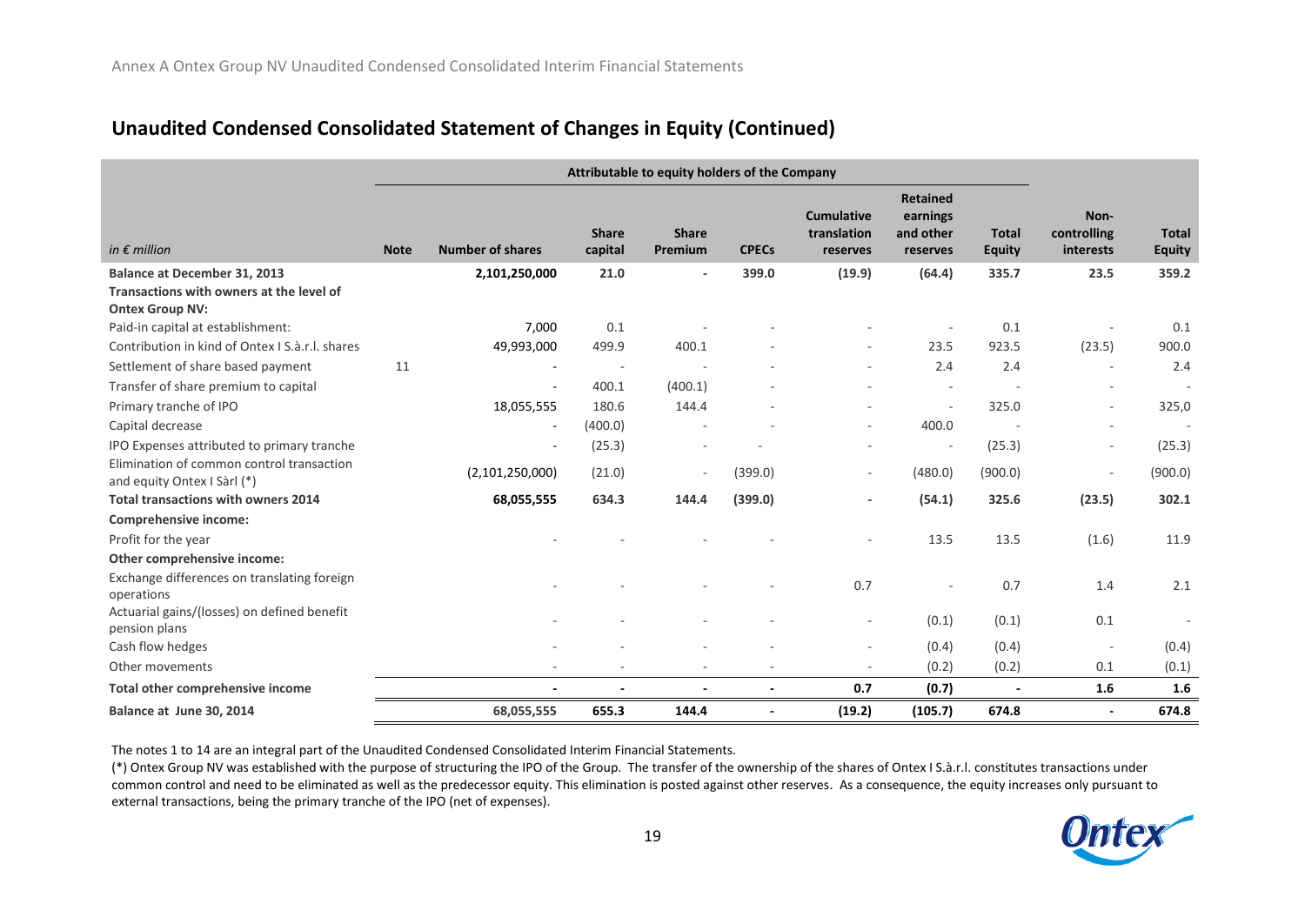# **Notes to the Unaudited Condensed Consolidated Interim Financial Statements**

# **NOTE 1 Corporate Information**

The interim condensed consolidated financial statements of Ontex Group for the first six months ended 30 June 2015 were authorized for issue in accordance with a resolution of the Board on July 28, 2015.

### **NOTE 1.1 Legal status**

Ontex Group is a limited-liability company incorporated in the form of a *naamloze vennootschap* under Belgian law. Ontex Group has its registered office at Korte Keppestraat 21, 9320 Erembodegem (Aalst), Belgium. The shares of Ontex Group are listed on the regulated market of Euronext Brussels.

### **NOTE 2 Summary of significant accounting policies**

### **NOTE 2.1 General information**

The accounting policies used to prepare the condensed consolidated interim financial statements for the period from January 1, 2015 to June 30, 2015 are consistent with those applied in the audited consolidated financial statement for the year ended December 31, 2014 of Ontex Group NV.

The accounting policies have been consistently applied to all the periods presented.

A summary of the most important accounting policies, critical accounting estimates and accounting judgments can be found in the audited consolidated financial statements for the year ended December 31, 2014 of Ontex Group NV that can be found in the Annual Review 2014 on the website (www.ontexglobal.com), from page 64 through page 79.

### **NOTE 2.2 Basis of preparation**

The condensed consolidated interim financial statements of the Group for the half year ended June 30, 2015 have been drawn up in compliance with IFRS ("International Financial Reporting Standards") as adopted by the European Union. These include all IFRS standards and IFRIC interpretations issued and effective for the financial year beginning January 1, 2015. The new standards, amendments to standards and interpretations that are mandatory for the first time for the financial year beginning January 1, 2015, did not have a significant impact. No new standards, amendments to standards or interpretations were early adopted.

These condensed consolidated unaudited interim financial statements present information on the Ontex Group.

These condensed consolidated unaudited interim financial statements have been prepared in accordance with IAS 34, 'Interim Financial Reporting', as adopted by the European Union. The condensed consolidated interim financial statements should be read in conjunction with the audited consolidated financial statements for the year ended December 31, 2014 of Ontex Group NV, that can be found on the website: http://www.ontexglobal.com.

The amounts in this document are presented in € millions, unless noted otherwise. In most of the tables of this report, amounts are shown in € million for reasons of transparency. This may give rise to rounding differences in the tables presented in the report.

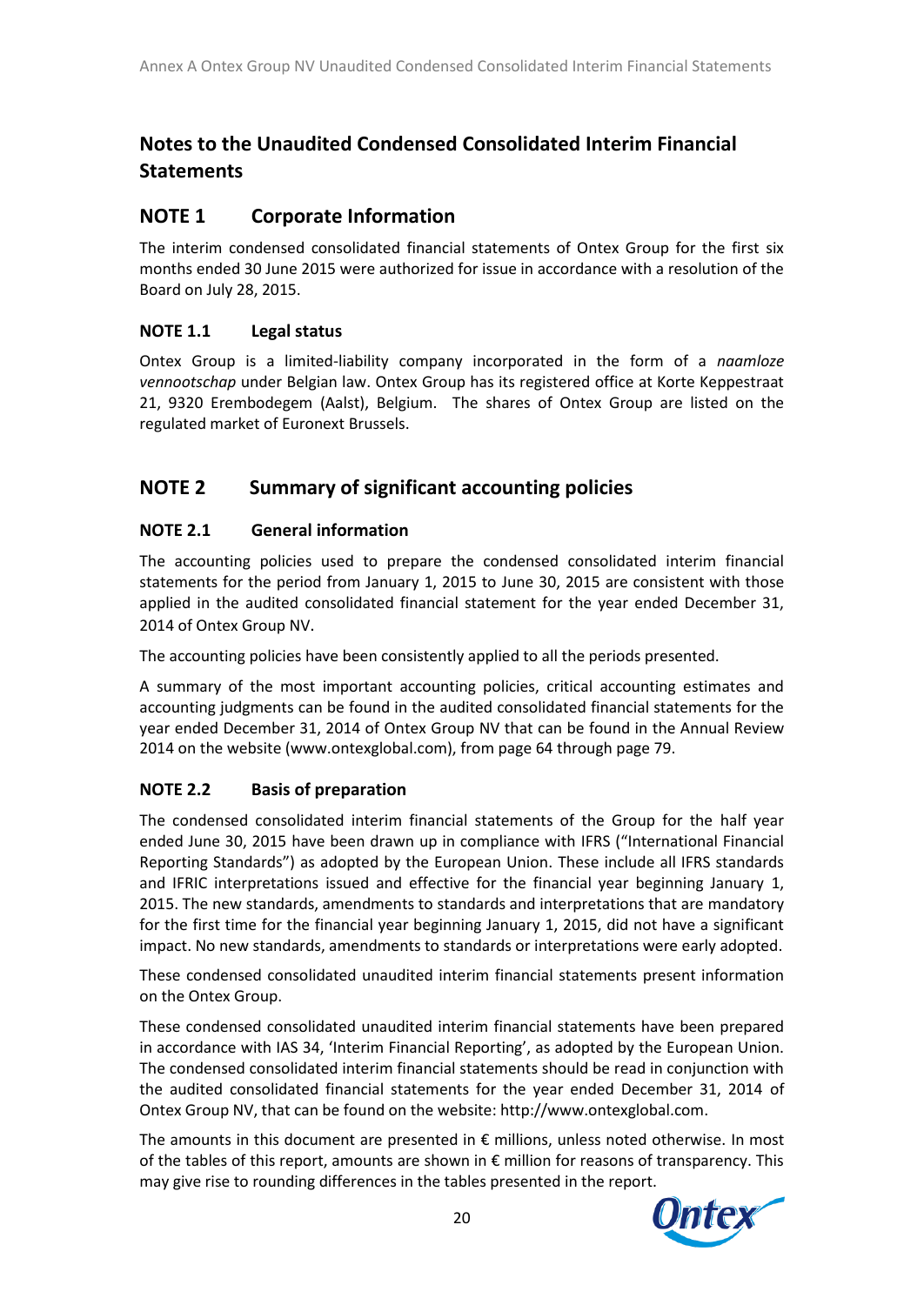This report has been prepared in Dutch and translated into English. In the case of discrepancies between the two versions, the Dutch version will prevail.

### **NOTE 2.3 Measurement in the consolidated interim financial statements**

Revenues and costs that are incurred unevenly during the financial year are anticipated or deferred in the interim report only if it would be also appropriate to anticipate or defer such revenues and costs at the end of the financial year.

### **NOTE 2.4 Critical accounting estimates and judgments**

The preparation of interim financial statements requires management to make judgments, estimates and assumptions that affect the application of accounting policies and the reported amounts of assets and liabilities, income and expense. Actual results may differ from these estimates.

In preparing these condensed interim financial statements, the significant judgements made by management in applying the group's accounting policies and the key sources of estimation uncertainty were the same as those that applied to the consolidated financial statements for the year ended December 31, 2014, with the exception of changes in estimates that are required in determining the provision for income taxes.

### **NOTE 3 Segment reporting**

According to IFRS 8, reportable operating segments are identified based on the "management approach". This approach stipulates external segment reporting based on the Group's internal organizational and management structure and on internal financial reporting to the chief operating decision maker. The Group's activities are in one segment, "Hygienic Disposable Products". There are no other significant classes of business, either singularly or in aggregate. The chief operating decision makers, the Board of Directors, review the operating results and operating plans, and make resource allocation decisions on a company-wide basis. Therefore the Group operates as one segment. Enterprise-wide disclosures about product sales, geographic areas and revenues from major customers are presented below:

### **NOTE 3.1 Information by division**

|                              | <b>First Half</b> | <b>First Half</b> |
|------------------------------|-------------------|-------------------|
| in $\epsilon$ million        | 2015              | 2014 <sup>1</sup> |
| Mature Market Retail         | 460.8             | 445.9             |
| <b>Growth Markets</b>        | 73.7              | 59.5              |
| Healthcare                   | 215.3             | 210.5             |
| Middle East and North Africa | 103.0             | 94.0              |
| <b>Ontex Group Revenues</b>  | 852.8             | 809.9             |

<sup>1</sup> As previously disclosed in the FY 2014 report, following a review of the Group's customers and countries, a slight modification to the 4 Divisions has been made for which revenue is reported, effective January 1, 2015. A limited amount of activities which represent in aggregate less than 2% of Group revenue have been re-assigned to the Growth Markets Division from Mature Market Retail, Middle East Africa (MEA) which becomes Middle East North Africa (MENA), and Healthcare. Prior year information has been restated as a basis for comparison in future reporting. Refer to the FY 2014 report for further details.

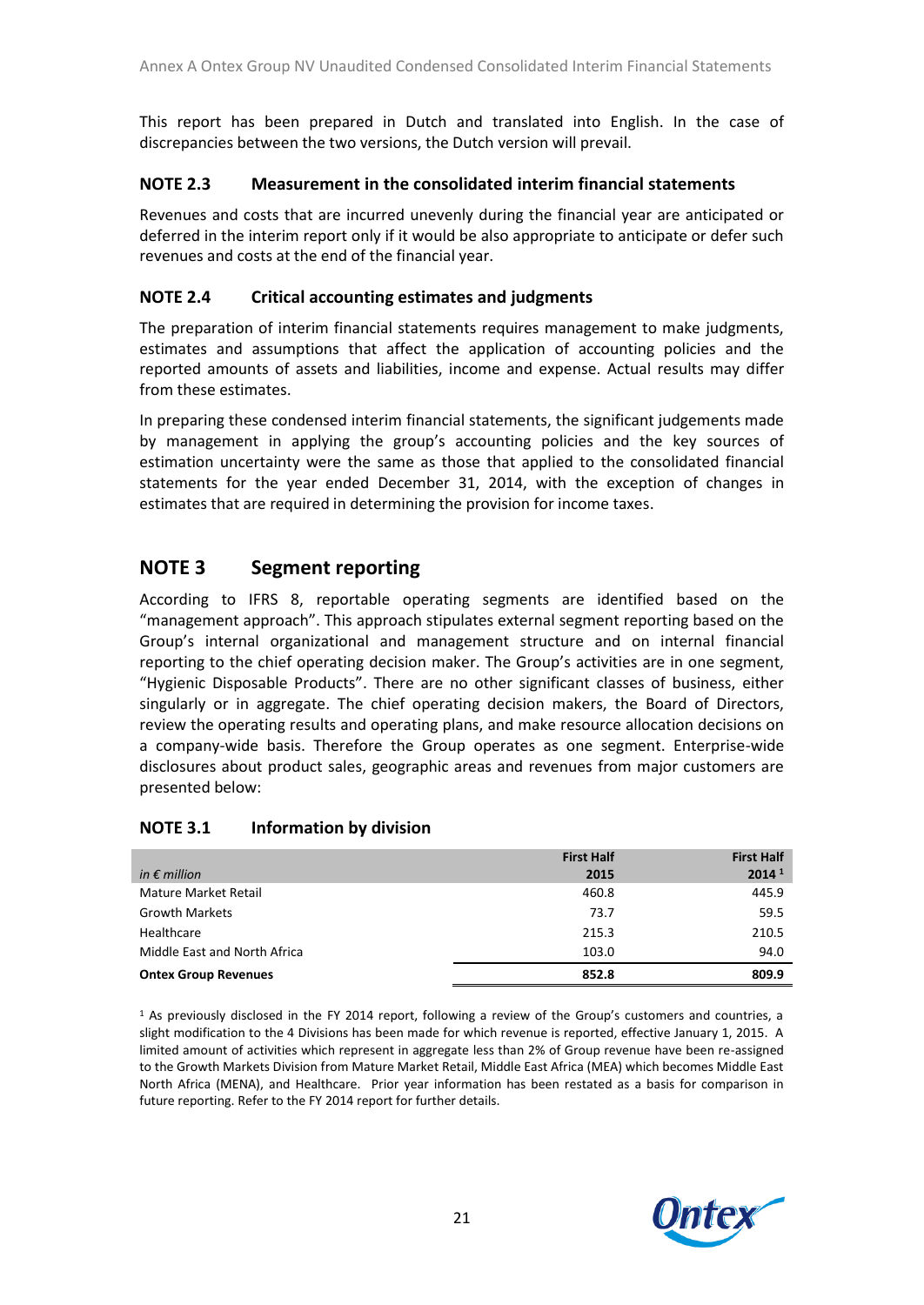|                             | <b>First Half</b> | <b>First Half</b> |
|-----------------------------|-------------------|-------------------|
| in $\epsilon$ million       | 2015              | 2014              |
| Babycare                    | 456.5             | 428.8             |
| Feminine care               | 101.6             | 100.1             |
| Adult Incontinence          | 282.4             | 269.0             |
| Other                       | 12.3              | 12.0              |
| <b>Ontex Group Revenues</b> | 852.8             | 809.9             |

### **NOTE 3.2 Information by product group**

### **NOTE 3.3 Information by geographic area**

The organizational structure of the Group and its system of internal information indicates that the main source of geographical risks results from the location of its customers (destination of its sales) and not the physical location of its assets (origin of its sales). The location of the Group's customers is accordingly the geographical segmentation criterion and is defined as below:

|                             | <b>First Half</b> | <b>First Half</b> |
|-----------------------------|-------------------|-------------------|
| in $\epsilon$ million       | 2015              | 2014              |
| Western Europe              | 559.6             | 559.2             |
| Eastern Europe              | 133.4             | 102.7             |
| Rest of the World           | 159.8             | 148.0             |
| <b>Ontex Group Revenues</b> | 852.8             | 809.9             |

The activity of Ontex Group is not subject to significant seasonality throughout the year. Therefore, the additional disclosure of financial information for the 12-month period ended on the interim reporting date, encouraged in IAS 34.21, is not provided.

### **NOTE 3.4 Revenues from major customers**

The Group does not have a single significant customer. In H1 2015, the single largest customer represented 8.0% of the Group's revenues. The 10 largest customers represented 38.4% of total sales for H1 2015 revenues.

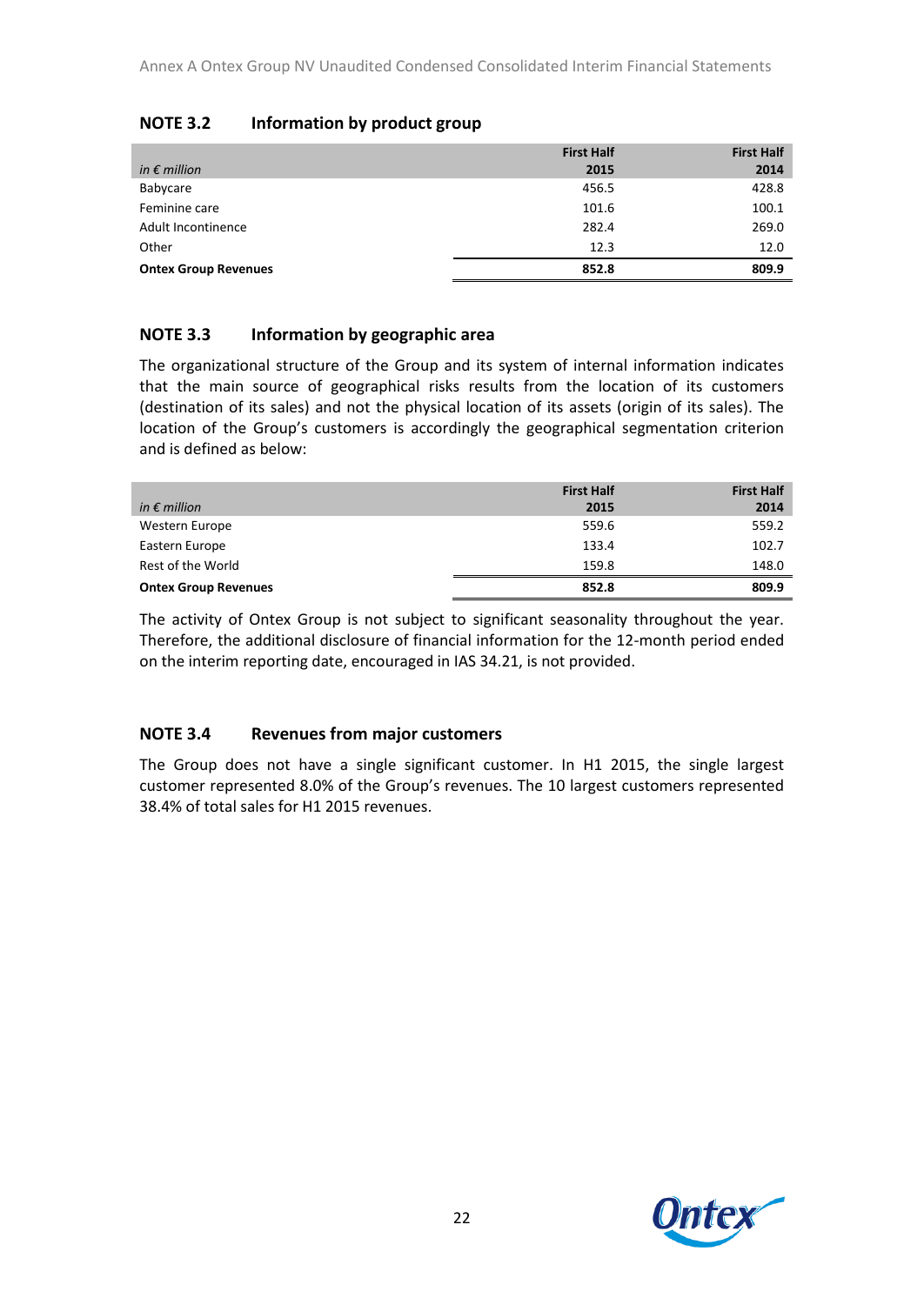# **NOTE 4 Goodwill and other intangible assets**

|                                         |          | IT<br>implementation | Other       |        |
|-----------------------------------------|----------|----------------------|-------------|--------|
| in $\epsilon$ million                   | Goodwill | costs                | intangibles | Total  |
| Half-Year ended June 30, 2015           |          |                      |             |        |
| Opening net book amount                 | 860.1    | 4.2                  | 0.3         | 864.6  |
| Additions                               |          | 1.0                  |             | 1.0    |
| <b>Transfers</b>                        |          |                      | ۰           |        |
| <b>Disposals</b>                        |          |                      | ٠           |        |
| Amortization charge                     |          | (1.1)                |             | (1.1)  |
| Closing net book amount                 | 860.1    | 4.1                  | 0.3         | 864.5  |
| At June 30, 2015                        |          |                      |             |        |
| Cost or valuation                       | 860.1    | 16.1                 | 0.8         | 877.0  |
| Accumulated amortization and impairment |          | (12.0)               | (0.5)       | (12.5) |
| Net book amount                         | 860.1    | 4.1                  | 0.3         | 864.5  |

|                                         |          | IT<br>implementation | Other       |        |
|-----------------------------------------|----------|----------------------|-------------|--------|
| in $\epsilon$ million                   | Goodwill | costs                | intangibles | Total  |
| Half-Year ended June 30, 2014           |          |                      |             |        |
| Opening net book amount                 | 860.1    | 4.4                  | 0.3         | 864.8  |
| Additions                               |          | 0.6                  |             | 0.6    |
| <b>Transfers</b>                        |          |                      |             |        |
| <b>Disposals</b>                        |          |                      | ۰           |        |
| Amortization charge                     |          | (1.0)                |             | (1.0)  |
| Closing net book amount                 | 860.1    | 4.0                  | 0.3         | 864.4  |
|                                         |          |                      |             |        |
| At June 30, 2014                        |          |                      |             |        |
| Cost or valuation                       | 860.1    | 13.7                 | 0.9         | 874.7  |
| Accumulated amortization and impairment |          | (9.7)                | (0.6)       | (10.3) |
| Net book amount                         | 860.1    | 4.0                  | 0.3         | 864.4  |

Capitalised IT implementation costs represent internally developed and externally purchased software for own use. Other intangibles represent acquired customer relationships.

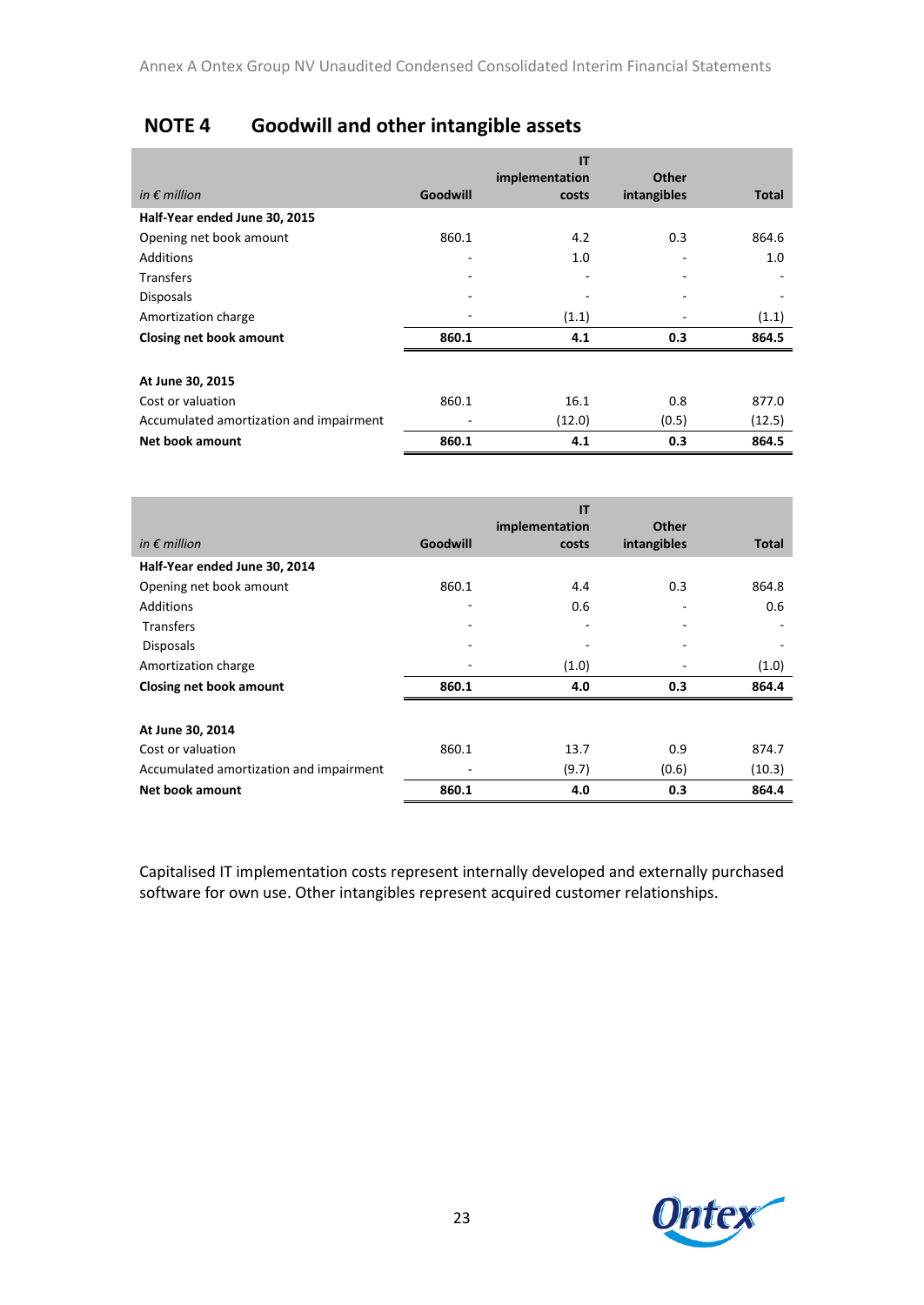# **NOTE 5 Property plant and equipment**

| in $\epsilon$ million            | Land, land<br>improvements<br>and buildings | Plant,<br>machinery and<br>equipment | <b>Furniture and</b><br>vehicles | Other tangible<br>assets | <b>Assets under</b><br>construction<br>and advance<br>payments | <b>Total</b> |
|----------------------------------|---------------------------------------------|--------------------------------------|----------------------------------|--------------------------|----------------------------------------------------------------|--------------|
| Half-Year ended June 30,<br>2015 |                                             |                                      |                                  |                          |                                                                |              |
| Opening net book amount          | 95.1                                        | 167.0                                | 0.9                              | 10.3                     | 23.2                                                           | 296.5        |
| <b>Additions</b>                 | 0.2                                         | 6.6                                  | 0.1                              | 0.2                      | 11.7                                                           | 18.8         |
| <b>Transfers</b>                 | 0.7                                         | 5.0                                  | $\overline{\phantom{a}}$         | $\overline{\phantom{a}}$ | (5.8)                                                          | (0.1)        |
| <b>Disposals</b>                 | (0.1)                                       | $\overline{\phantom{a}}$             | $\overline{\phantom{a}}$         | -                        | (2.0)                                                          | (2.1)        |
| Depreciation charge              | (1.9)                                       | (12.5)                               | (0.1)                            | (0.6)                    | $\overline{\phantom{a}}$                                       | (15.1)       |
| Exchange differences             | 0.4                                         | 0.1                                  | ٠                                | (0.1)                    |                                                                | 0.4          |
| Closing net book amount          | 94.4                                        | 166.2                                | 0.9                              | 9.8                      | 27.1                                                           | 298.4        |
| At June 30, 2015                 |                                             |                                      |                                  |                          |                                                                |              |
| Cost                             | 113.3                                       | 283.3                                | 1.7                              | 16.8                     | 27.1                                                           | 442.2        |
| Accumulated depreciation         | (18.9)                                      | (117.1)                              | (0.8)                            | (7.0)                    | $\overline{\phantom{a}}$                                       | (143.8)      |
| Net book amount                  | 94.4                                        | 166.2                                | 0.9                              | 9.8                      | 27.1                                                           | 298.4        |

|                                            | Land, land<br>improvements | Plant,<br>machinery and | <b>Furniture and</b> | Other tangible           | <b>Assets under</b><br>construction<br>and advance |              |
|--------------------------------------------|----------------------------|-------------------------|----------------------|--------------------------|----------------------------------------------------|--------------|
| in $\epsilon$ million                      | and buildings              | equipment               | vehicles             | assets                   | payments                                           | <b>Total</b> |
| Half-Year ended June 30,<br>2014           |                            |                         |                      |                          |                                                    |              |
| Opening net book amount                    | 98.6                       | 154.6                   | 0.6                  | 10.1                     | 18.2                                               | 282.0        |
| <b>Additions</b>                           | 0.1                        | 4.9                     | 0.1                  | 0.1                      | 16.1                                               | 21.2         |
| <b>Transfers</b>                           |                            | 15.1                    |                      | (0.1)                    | (15.0)                                             |              |
| <b>Disposals</b>                           | (0.4)                      | ۰                       | (0.1)                | $\overline{\phantom{a}}$ | ٠                                                  | (0.4)        |
| Depreciation charge                        | (1.9)                      | (12.4)                  | (0.1)                | (0.6)                    |                                                    | (15.0)       |
| <b>Exchange differences</b>                |                            | 0.5                     |                      | 0.1                      | 0.1                                                | 0.8          |
| Closing net book amount                    | 96.4                       | 162.7                   | 0.5                  | 9.6                      | 19.4                                               | 288.6        |
| At June 30, 2014                           |                            |                         |                      |                          |                                                    |              |
| Cost                                       | 115.7                      | 259.8                   | 1.2                  | 16.6                     | 19.4                                               | 412.7        |
| Accumulated depreciation<br>and impairment | (19.3)                     | (97.1)                  | (0.7)                | (7.0)                    | $\overline{a}$                                     | (124.1)      |
| Net book amount                            | 96.4                       | 162.7                   | 0.5                  | 9.6                      | 19.4                                               | 288.6        |

The additions to property, plant and equipment represent mainly investments in capacity extension, investments in innovation, investments to improve the efficiency and IT investments.

The Group has contracted expenditures for the acquisition of property, plant and equipment at June 30, 2015 of €25.0 million.

# **NOTE 6 Legal claims**

The Group recognizes a provision for certain legal claims brought against the Group by customers, suppliers or former employees. There have been no significant developments in respect of claims compared to prior year end.

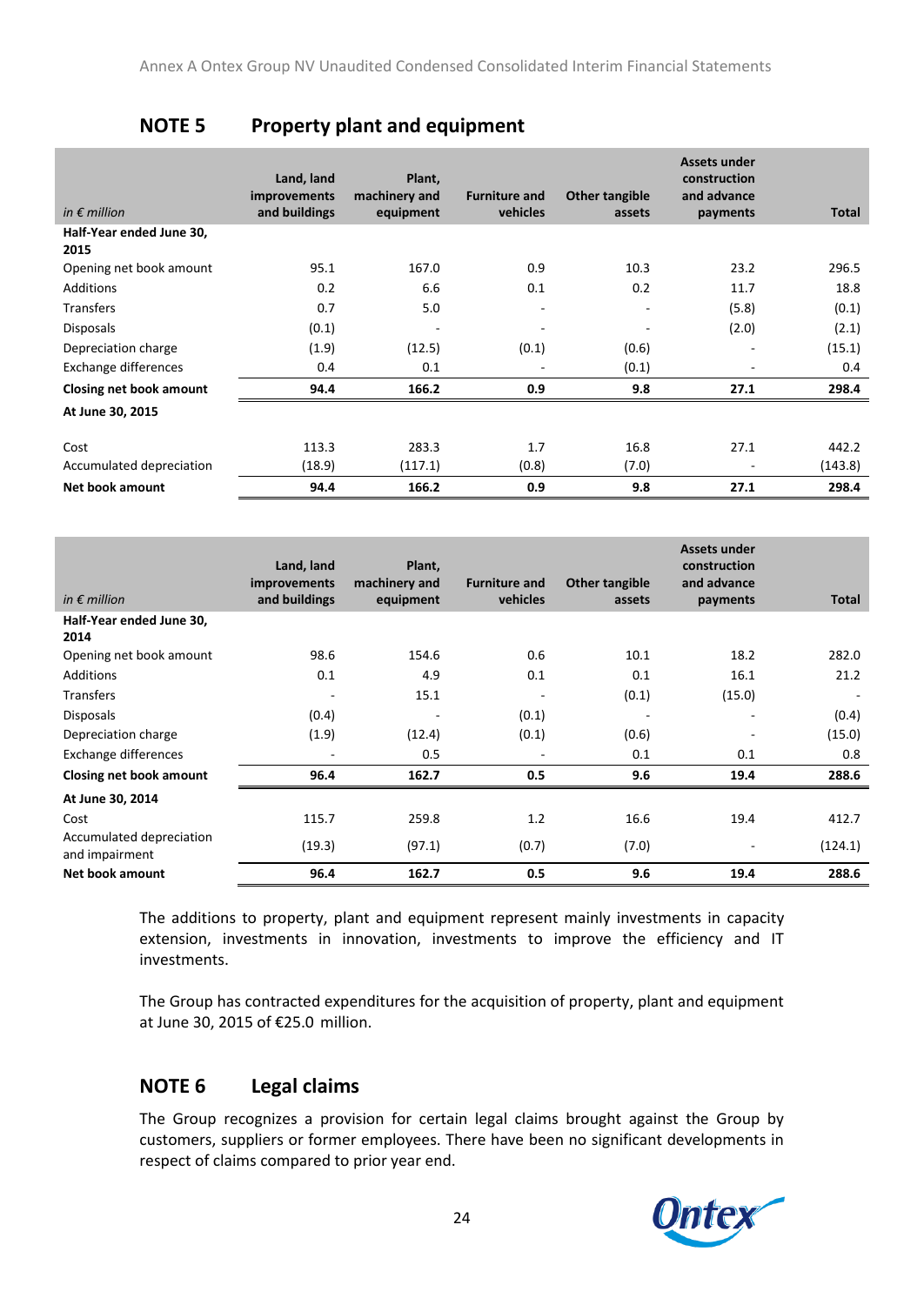# **NOTE 7 Reconciliation of Non-IFRS Financial Measures**

For a reconciliation of EBITDA and Adjusted EBITDA to operating profit, we refer to the section "Unaudited Condensed Consolidated Interim Income Statement".

For a reconciliation of Adjusted free cash flow to operating profit, we refer to the section "Unaudited Condensed Consolidated Interim Statement of Cash Flow".

# **NOTE 8 Net Debt**

The Group monitors capital on the basis of the net debt position. The Group's net debt position is calculated by adding all short and long-term interest bearing debts and by deducting the available short-term liquidity.

The net debt positions of the Group for the periods ended June 30, 2015, June 30, 2014 and December 31, 2014 are as follows:

|                                                 | <b>June 30,</b> | December 31, | <b>June 30,</b> |
|-------------------------------------------------|-----------------|--------------|-----------------|
| in $\epsilon$ million                           | 2015            | 2014         | 2014            |
| <b>NET DEBT</b>                                 |                 |              |                 |
| Long-term interest bearing debt                 | 618.8           | 618.2        | 898.0           |
| Short-term interest bearing debt                | 2.3             | 2.4          | 13.2            |
| IPO cash proceeds                               | -               | ۰            | (313.1)         |
| Cash and cash equivalents                       | (116.4)         | (35.5)       | (65.3)          |
| Total net debt position                         | 504.7           | 585.1        | 532.8           |
| IPO costs to be paid                            |                 |              | 33.1            |
| Pro forma net financial debt                    | 504,7           | 585.1        | 565.9           |
| LTM Adjusted EBITDA (*)                         | 207.4           | 196.1        | 189.7           |
| Net financial debt/LTM Adjusted EBITDA<br>ratio | 2.43            | 2.98         | 2.98            |

(\*) LTM Adjusted EBITDA is a non-IFRS measure. LTM Adjusted EBITDA is defined as EBITDA plus non-recurring expenses excluding non-recurring depreciation and amortization for the last twelve months.

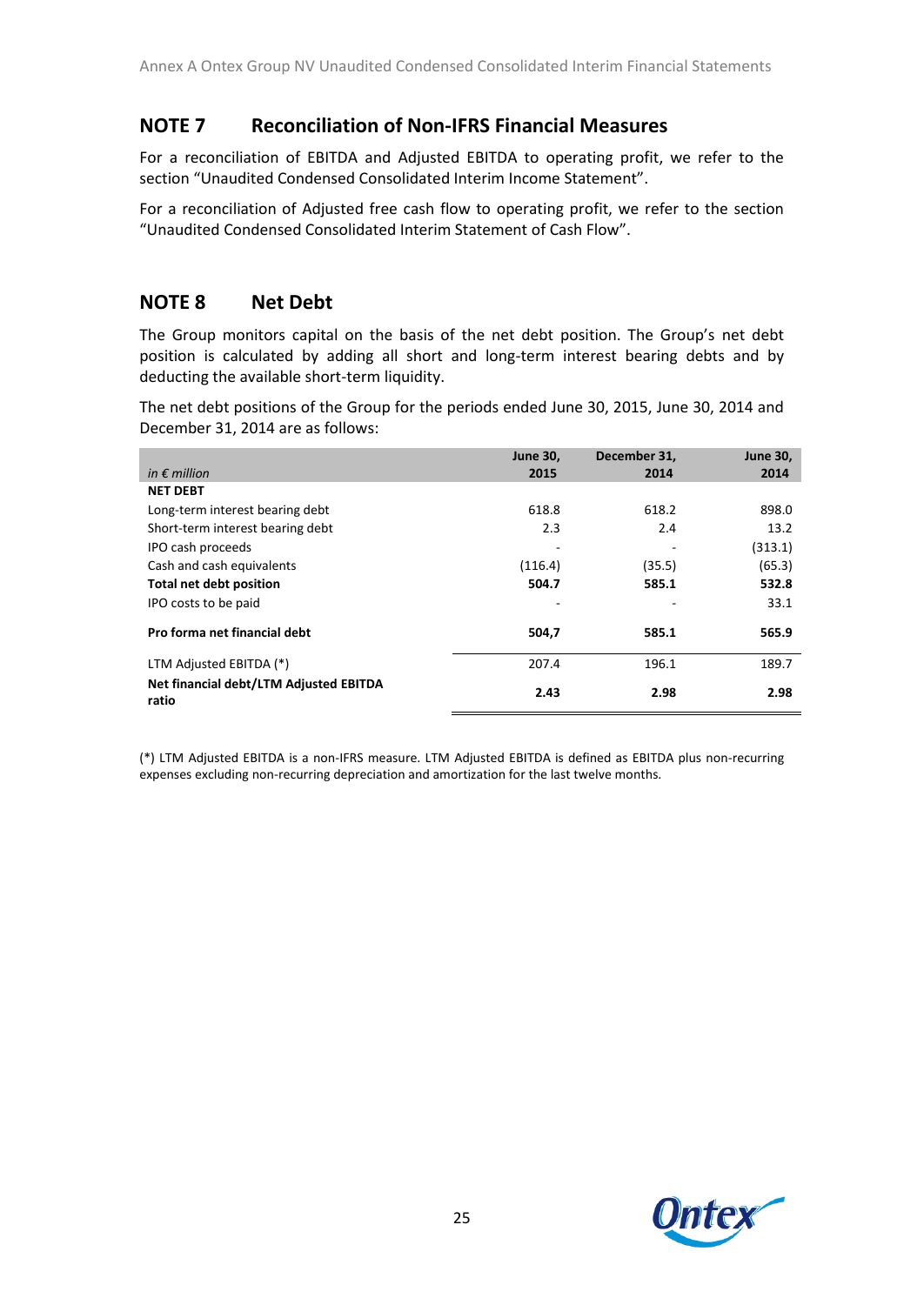|                                                | <b>First Half</b>        | <b>First Half</b> |
|------------------------------------------------|--------------------------|-------------------|
| in $\epsilon$ million                          | 2015                     | 2014              |
| <b>Factory Closure</b>                         | (0.1)                    | (0.9)             |
| <b>Business restructuring</b>                  | (0.7)                    | (0.4)             |
| Acquisition related expenses                   | (0.4)                    | (0.5)             |
| Asset impairment                               | $\overline{\phantom{a}}$ | (0.1)             |
| <b>IPO</b> costs                               |                          | (21.1)            |
| Refinancing                                    | (0.1)                    |                   |
| Other                                          | (1.0)                    | 1.0               |
| <b>Total non-recurring Income and Expenses</b> | (2.3)                    | (22.0)            |

# **NOTE 9 Non-recurring revenues and expenses**

Items classified under the heading non-recurring revenue and expenses are those items that are considered by management to be non-recurring or unusual because of their nature. The Group has adopted this classification to allow a better understanding of its recurring financial performance.

The majority of the non-recurring expenses H1 2014 relate to the IPO on June 25, 2014. The total amount of known and accrued IPO related expenses is €46.5 million, of which €21.1 million has been recognized as non-recurring expenses and €25.4 million has been reported under equity. Other than IPO expenses, we have reported following items as non-recurring:

Factory closure: The Group closed the production facility in Recklinghausen, Germany in 2012. The non-recurring items in H1 2014 relate to remaining expenses in respect of the factory closure.

Business restructuring: The Group undertook a number of projects to optimize the management of its business. The costs in H1 2014 mainly comprise of professional fees and costs related to breach of contract. The costs in H1 2015 relate to the simplification of the corporate structure of the Ontex group. In order to optimize the structure of the Group, the Group will eliminate certain of the intermediate holding companies between the Company and Ontex Bvba.

Acquisition related expenses: In H1 2014, the Group incurred expenses in relation to the acquisition and subsequent integration of Serenity Spa.

Asset Impairment: The asset impairment charge is a non-cash item.

Other: In H1 2014, the Group also included the revenue on the disposal of land in Russia as non-recurring result for an amount of €1.8 million. Following the divestment of the Goldman Sachs Group, Inc. and TPG Group Holdings (SBS) Advisors, Inc. the Group incurred expenses of €1.0 million in H1 2015.

# **NOTE 10 Earnings per share**

In accordance with IAS 33, the basic earnings per share amounts are calculated by dividing net profit for the year attributable to ordinary equity holders of the parent by the weighted average number of ordinary shares outstanding during the year. The number of shares used for the year 2014 and 2015 is 68,055,555, which is the number of shares issued in connection with the contribution of the Group and the IPO.

Diluted earnings per share amounts are calculated by dividing the net profit attributable to ordinary equity holders of the parent (after adjusting for the effects of all dilutive potential ordinary shares) by the weighted average number of ordinary shares outstanding during the

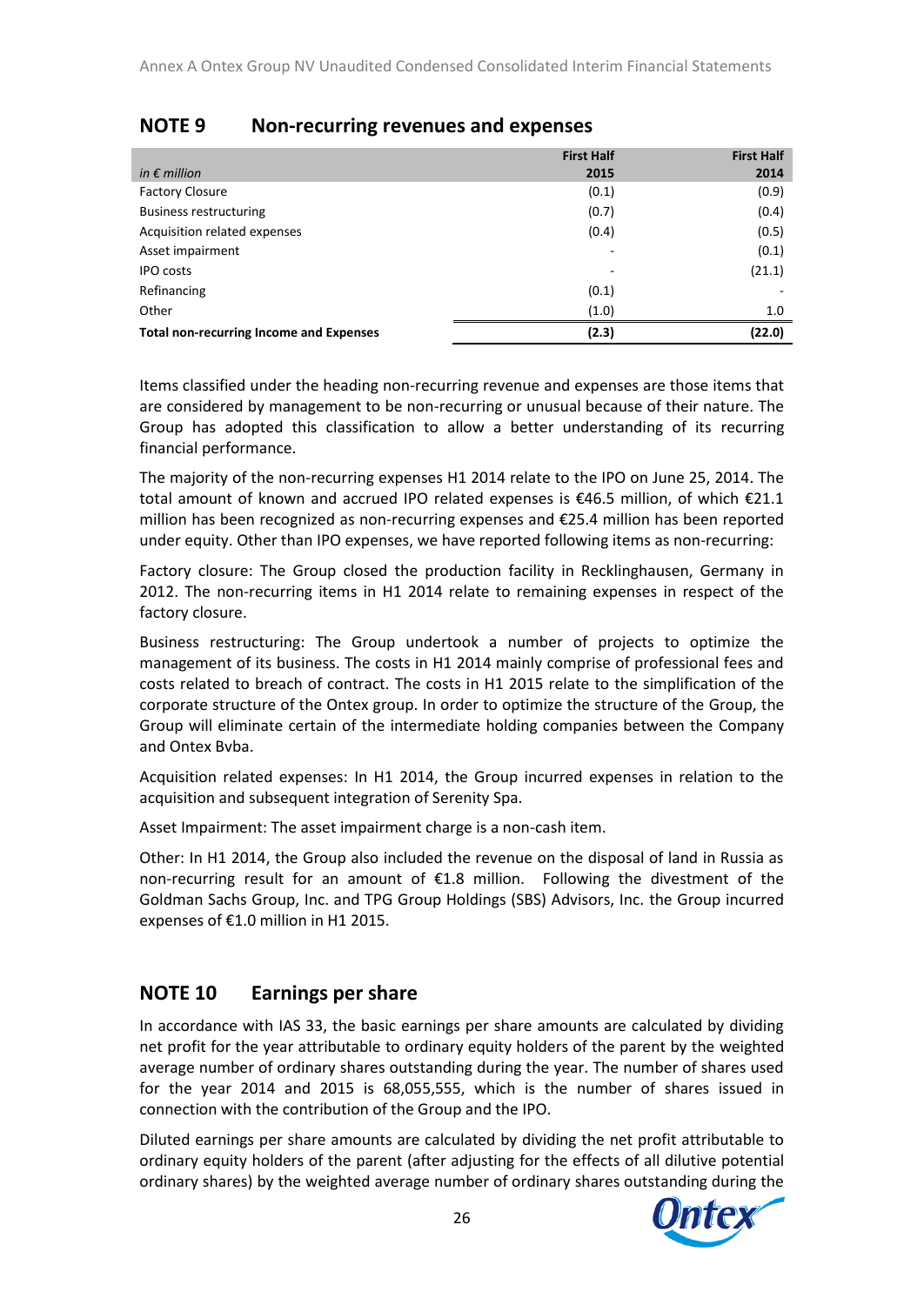year plus the weighted average number of ordinary shares that would be issued on conversion of all the dilutive potential ordinary shares into ordinary shares.

In case of Ontex Group NV, no effects of dilution affect the net profit attributable to ordinary equity holders and the weighted average number of ordinary shares. The table below reflects the income and share data used in the basic and diluted earnings per share computations:

| in $\epsilon$ million                                                                                    | <b>First Half</b><br>2015 | <b>First Half</b><br>2014 |
|----------------------------------------------------------------------------------------------------------|---------------------------|---------------------------|
| Profit /(Loss) from continuing operations attributable<br>to owners of the parent                        | 56.9                      | 11.9                      |
| Adjustment dilution                                                                                      |                           |                           |
| Profit /(Loss) from continuing operations attributable<br>to owners of the parent, adjusted for dilution | 56.9                      | 11.9                      |
|                                                                                                          |                           |                           |
| Total non-recurring Income and Expenses                                                                  | 2.3                       | 22.0                      |
| Adjusted Basic Earnings (*)                                                                              | 59.2                      | 33.9                      |
| Adjustment dilution                                                                                      |                           |                           |
| Adjusted Basic Earnings, adjusted for dilution                                                           | 59.2                      | 33.9                      |
|                                                                                                          |                           |                           |

|                                  | <b>First Half</b> | <b>First Half</b> |
|----------------------------------|-------------------|-------------------|
| <b>Number of Shares</b>          | 2015              | 2014              |
| Average number of basic shares   | 68,055,555        | 68,055,555        |
| <b>Dilution</b>                  | ۰                 |                   |
| Average number of diluted shares | 68,055,555        | 68,055,555        |

| Earnings per share $(\epsilon)$     | <b>First Half</b><br>2015 | <b>First Half</b><br>2014 |
|-------------------------------------|---------------------------|---------------------------|
| Basic Earnings per share            | 0.84                      | 0.17                      |
| Diluted Earnings per Share          | 0.84                      | 0.17                      |
| Adjusted basic earnings per share   | 0.87                      | 0.50                      |
| Diluted Adjusted earnings per share | 0.87                      | 0.50                      |

(\*) Adjusted basic earnings defined as profit for the period plus non-recurring expenses and tax effect on nonrecurring expenses, attributable to the owners of the parent

### **NOTE 11 Share based payments**

Following the IPO, the Company implemented a Long Term Incentive Plan ('LTIP'), which is based on a combination of stock options (further 'Options') and restricted stock units (further 'RSU's'). The Options and RSU's are accounted for as equity settled share based payments.

On or about 26 September 2014 a total of 242,642 stock options and 49,040 RSU's were granted, 4,277 share options and 866 RSU's have forfeited, expired or have been exercised as of June 30, 2015.

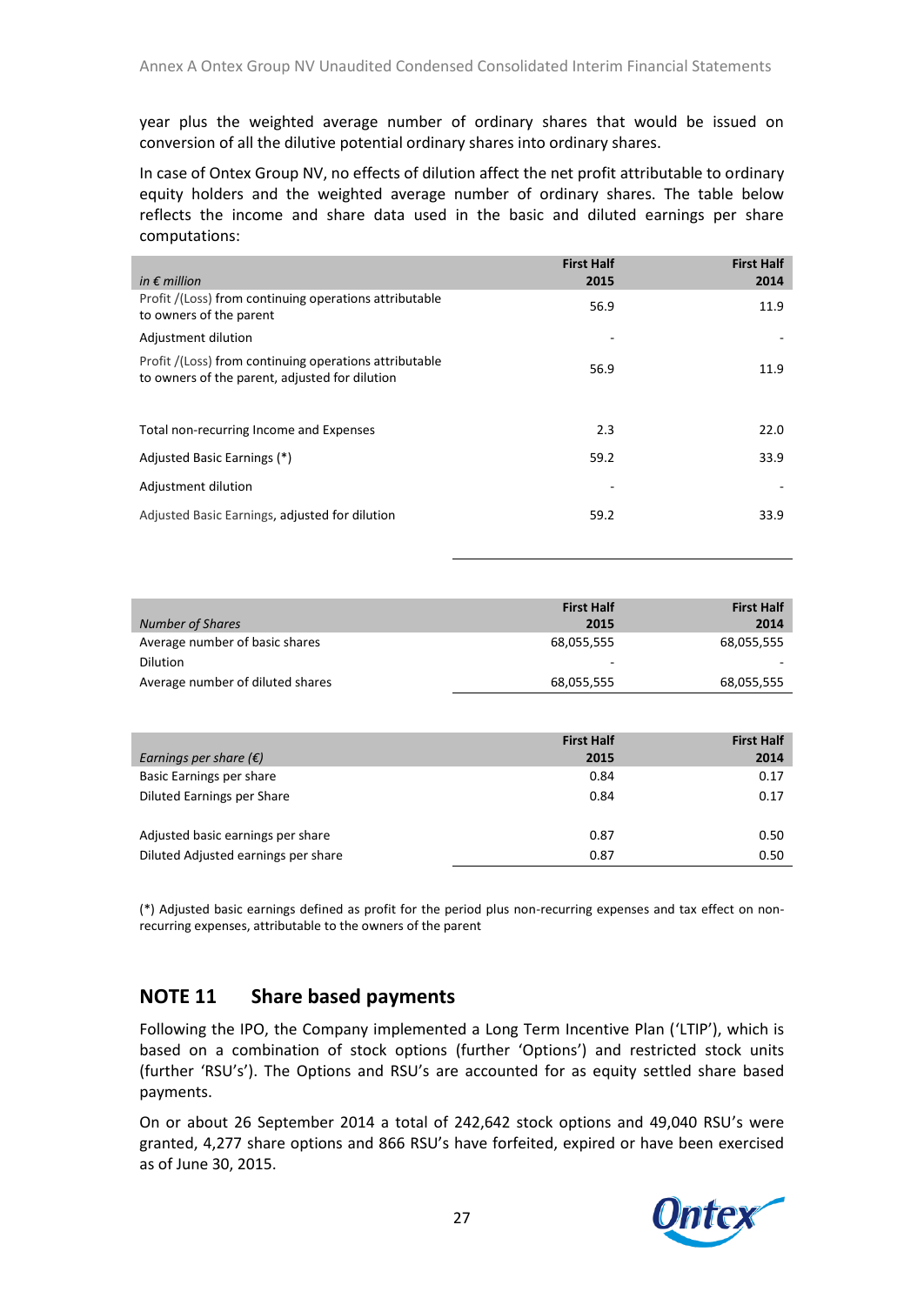On or about 26 June 2015 a total of 159,413 stock options and 38,294 RSU's were granted, no share options and/or RSU's have forfeited, expired or have been exercised as of June 30, 2015.

|  |  | The following share-based payment arrangements were in existence during the current year: |  |
|--|--|-------------------------------------------------------------------------------------------|--|
|--|--|-------------------------------------------------------------------------------------------|--|

|                            |                    | <b>Exercise Price</b>  | Fair               |                  |
|----------------------------|--------------------|------------------------|--------------------|------------------|
| Period ended June 30, 2015 | <b>Expiry Date</b> | per share $(\epsilon)$ | value $(\epsilon)$ | # Options/RSU's: |
| <b>LTIP 2014</b>           |                    |                        |                    |                  |
| Options                    | 2022               | 17.87                  | 3.57               | 238,365          |
| RSU's                      | 2017               | N/A                    | 15.97              | 48,174           |
| <b>LTIP 2015</b>           |                    |                        |                    |                  |
| Options                    | 2023               | 26.60                  | 6.39               | 159,413          |
| RSU's                      | 2018               | N/A                    | 24.45              | 38,294           |

The fair market value of the stock options has been determined based on the Black and Sholes model. The expected volatility used in the model for LTIP 2015 is the realised volatility of the return of the share price since the listing of Ontex, augmented with 5%.

Below is an overview of all the parameters used in this model.

|                                   | <b>LTIP 2014</b> | <b>LTIP 2015</b> |
|-----------------------------------|------------------|------------------|
| Exercise Price                    | € 17.87          | € 26.60          |
| Expected volatility of the shares | 23.58%           | 26.32%           |
| Expected dividends yield          | 2.94%            | 2.14%            |
| Risk free interest rate           | 1.13%            | 1.02%            |

The fair value of the RSU's has been determined by deducting from the exercise price the expected and discounted dividend flow, based on the same parameters as above. Social charges related to the LTIP are accrued for over the vesting period.

### **NOTE 12 Contingencies**

The Group is involved in a number of environmental, contractual, product liability, patent (or intellectual property), employment and other claims and disputes incidental to our business.

We currently believe that the disposition of all claims and disputes, individually or in the aggregate, should not have a material adverse effect on our consolidated financial condition, results of operations or liquidity.

# **NOTE 13 Related Party transactions**

Following the divestment of The Goldman Sachs Group, Inc. and TPG Group Holdings (SBS) Advisors, Inc., and their affiliated entity Whitehaven B S.à r.l., in March 2015 , there are no substantial related parties per June 30, 2015.

The remuneration of the members of the Board of Directors and key management is determined on an annual basis, for which reason no further details are included in this interim report.

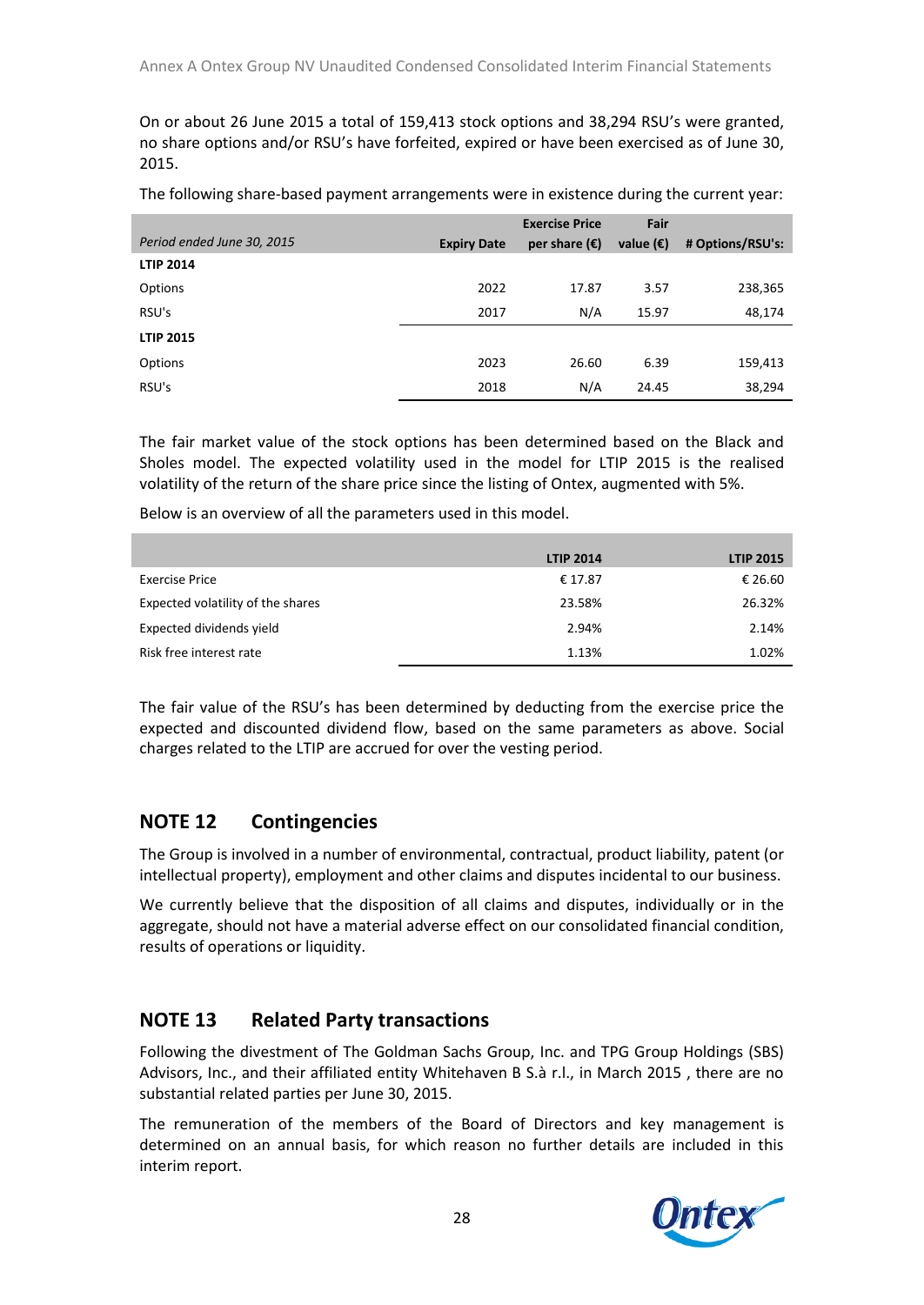# **NOTE 14 Events after the reporting period**

The Board of Directors of the Group has decided on June 1, 2015 to implement a full hedging program (total return swap) for the share based payment arrangements LTIP 2014 and LTIP 2015 starting July 1, 2015 (see note 11 Share based payments for details on the arrangements). In the course of July 2015 the hedging program has been fully installed.